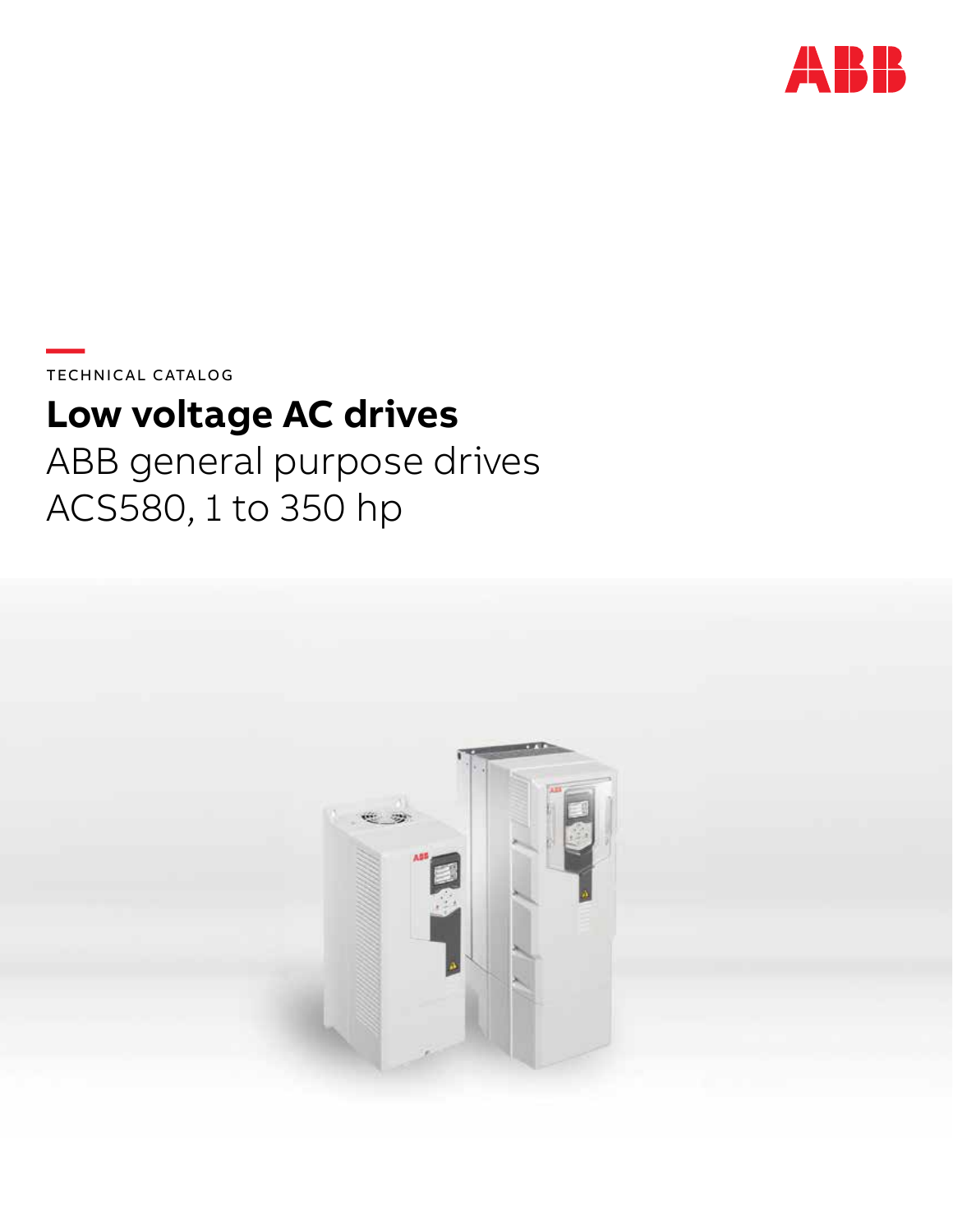**ACS580 series Easy to use. Reliable. Good for your bottom line.**

02 **ABB general purpose drives,** ACS580, Catalog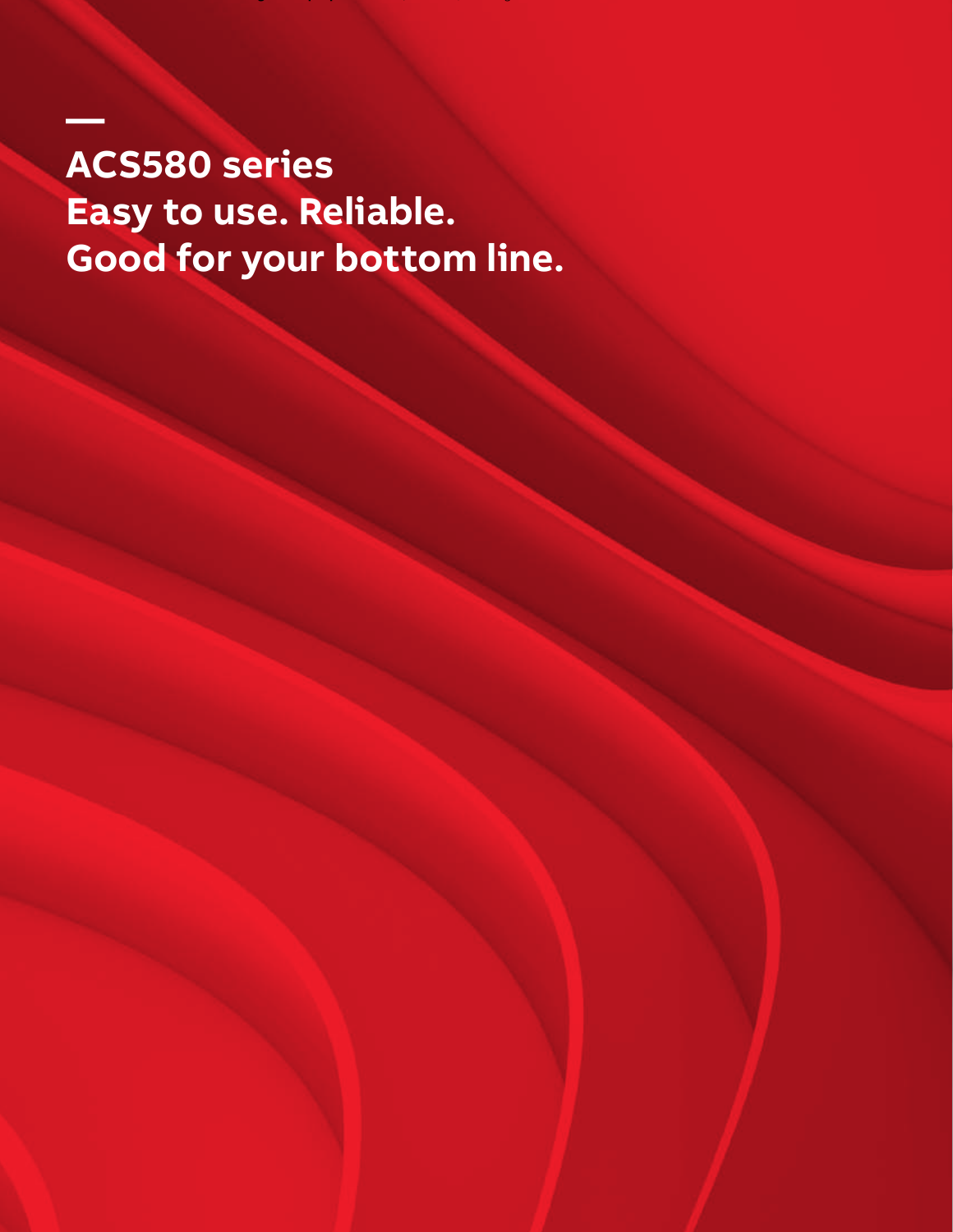—

### **Table of contents**

- **04 The all-compatible ACS580 series**
- **06 Switch on simplicity without trading off efficiency**
- **08 What does all-compatible mean for your application?**
- **10 Typical applications**
- **11 Complete offering from wall-mounted drives to cabinet installations**
- **12 Common features throughout the whole ACS580 product family**
- **13 Standard ACS580 drives software with versatile features**
- **14 Standard interface and extensions for plug-in connectivity**
- **15 How to select a drive**
- **16 Technical data**
- **17 Dimensions**
- **18 Ratings, types and voltages**
- **21 Control panel options**
- **22 Connectivity options**
- **23 Additional options**
- **24 EMC electromagnetic compatibility**
- **25 Cooling and fuses**
- **28 DriveTune app**
- **29 Services to match your needs**
- **30 A lifetime of peak performance**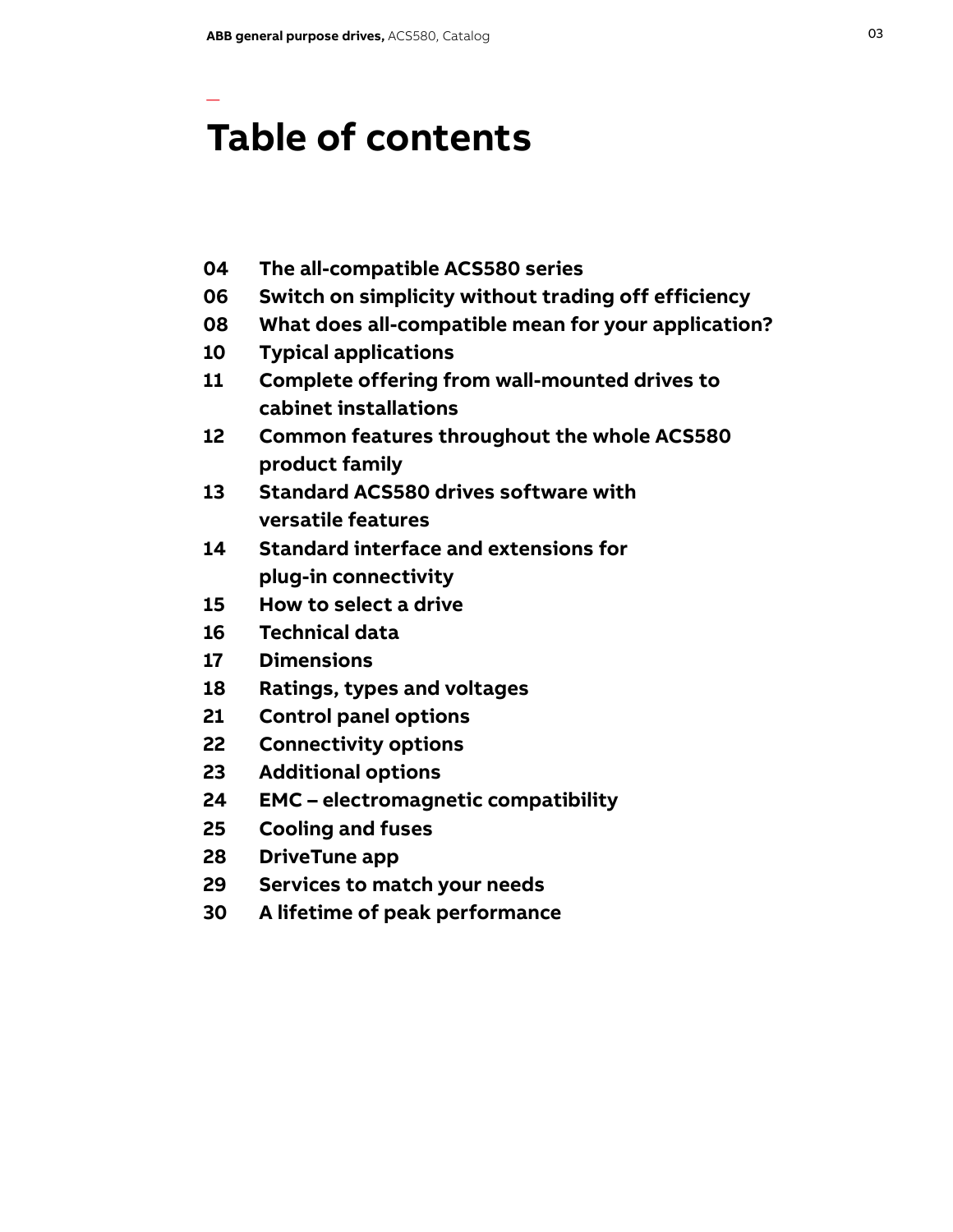### **— The all-compatible ACS580 series** Effortless energy efficiency

ABB's new ACS580 drives provide the quality, reliability, and energy savings you expect from ABB drives as well as new features, such as the new primary settings menu and Bluetooth connectivity, that will make it easier to use and safer to maintain.

With offices in over 90 countries and a network of global technical partners, you can rely on ABB for technical assistance and local support worldwide.

#### **Save time and money**

—

The ACS580 is simple to install, commission, use, expand, and even upgrade, when the time comes. A compact design makes handling the units easy and with all the essential features built-in, commissioning and setup time is greatly reduced by leveraging the Primary Settings menus and assistants. The assistant control panel, which provides 16 different language options, can be upgraded to an optional Bluetooth control panel to enable wireless commissioning and monitoring.

The ACS580 is simple to install, commission, use, expand, and even upgrade, when the time comes.

### **Keep your system running smoothly**

ACS580 drives are designed for customers who value reliability, high quality, and robustness in their applications. Product features, such as coated boards and compact UL Type 12 (IP55) enclosure, make the ACS580 suitable for harsh conditions.

Additionally, all ACS580 drives and their protective functions are thoroughly tested for performance at maximum temperature with nominal loads.

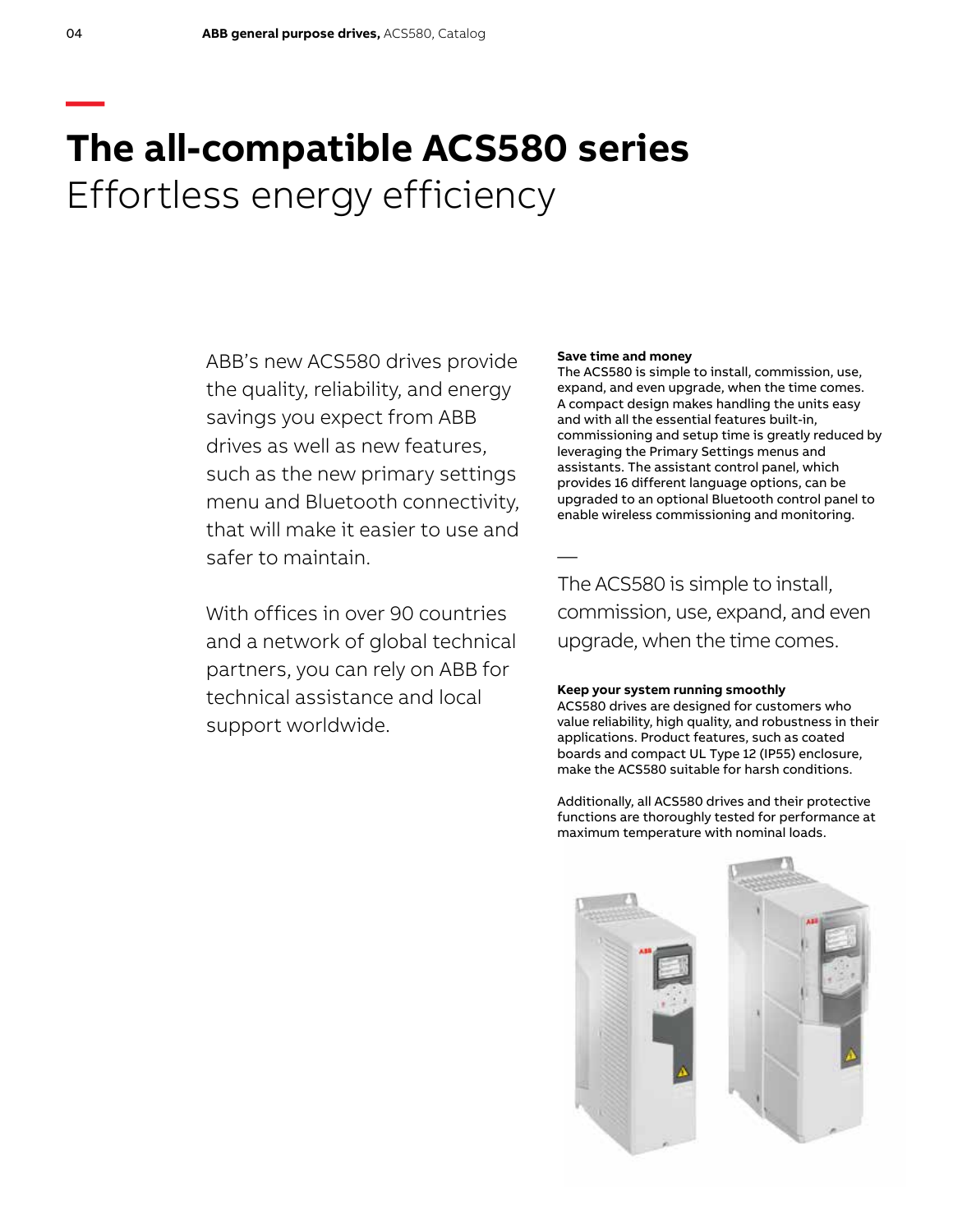#### **Contain costs to improve your bottom line**

When you think of VFDs, you likely think of energy savings – and rightly so. Energy savings alone can easily justify the cost of a VFD, even on small applications that traditionally use starters. Just by up-grading from constant to variable speed, you can create energy savings of up to 50%. Add to that the ability to track the savings, in both energy and dollars, so you can evaluate the effectiveness of your system, and adjust accordingly for even more savings.

When your processes runs more efficiently, the result is not only energy savings, but minimized wear and tear on your mechanical equipment, and overall process efficiencies, which results in financial savings.

The ACS580 design helps to contain costs as well. Because all the essential features, including Safe Torque Off (STO), are integrated into the ACS580, the amount of equipment that needs to be installed, commissioned, and maintained is less.

As one of ABB's all-compatible products, fieldbus adapters, flange mounting kit, and PC tools are consistent, to simplify commissioning and minimize your need for training, as well.

### **Partner with ABB to achieve success**

We encourage you to collaborate with ABB's factory and local VFD experts who are available throughout the lifecycle of your system. You have access to this team of experts to assist with developing functional, cost-effective, and easy-to-maintain systems, improving designs to meet specific project requirements, ensuring that you include the latest technologies, and training your staff on appropriate topics. Our goal is to ensure your success.

We also offer preventive maintenance to keep your system in tip-top shape and service plans in the event a machine does go down. You can also count on our free, 24/7/365 technical support to assist whenever you need help.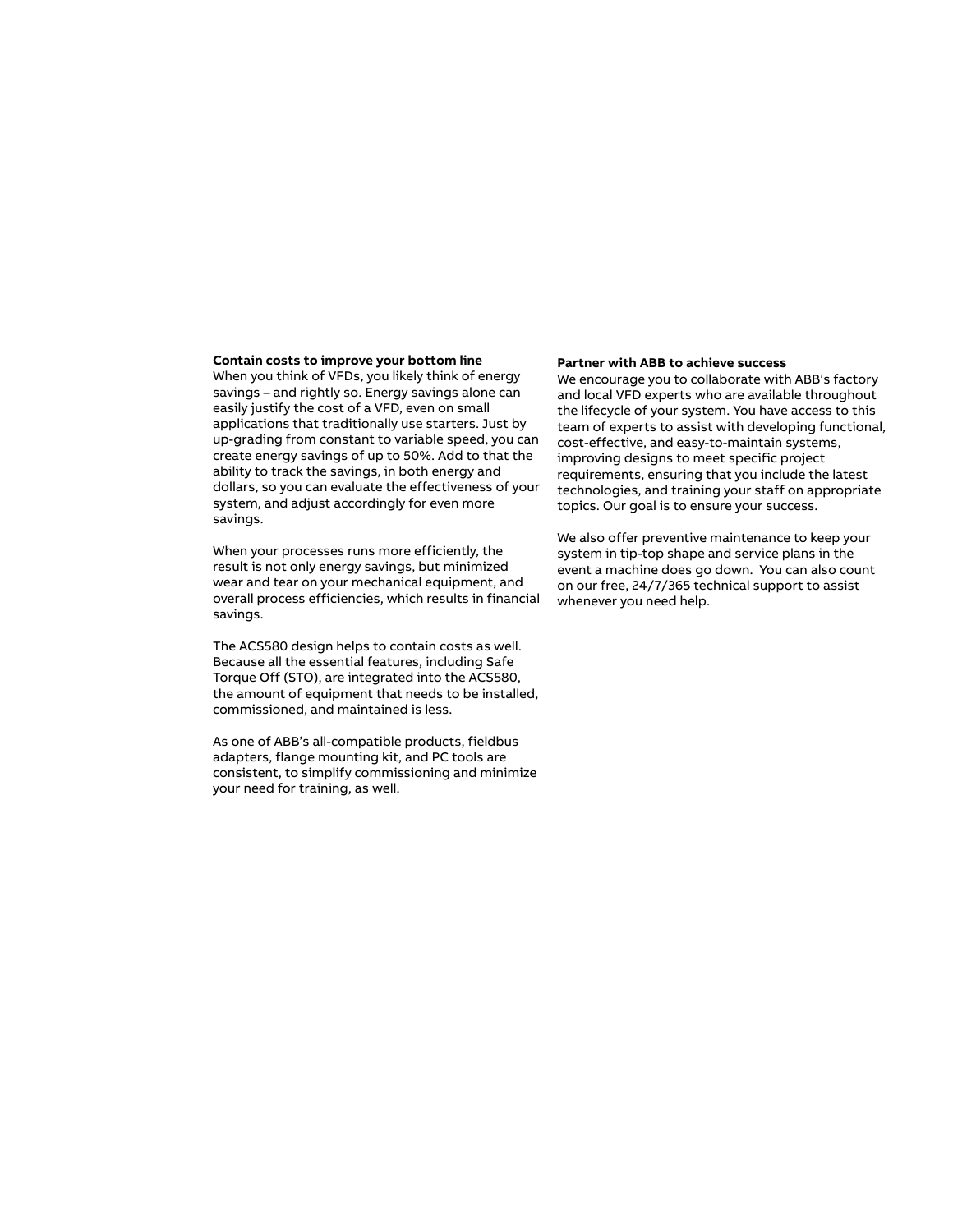# **Switch on simplicity without trading off efficiency**

The ACS580 general purpose drive is equipped with built-in features that simplify ordering and delivery, and reduce commissioning costs. Everything is provided in a single, compact and ready-to-use package.



**Start-up and maintenance tool**  Drive composer PC tool for start-up, configuration, monitoring and process tuning. The PC tool is connected to the drive's control panel via a USB interface.

### **Simple to select, install and use**

Built-in features such as an EMC filter, choke, a Modbus RTU fieldbus interface and safe torque off functionality simplify drive selection, installation and use.



### **Control at your fingertips**

The control panel's straightforward primary settings menu with assistants help you set up the drive quickly and effectively.



### **Scalable performance**

The ACS580 is a perfect match not only for simple applications, but also for applications where sophisticated speed and torque control are needed.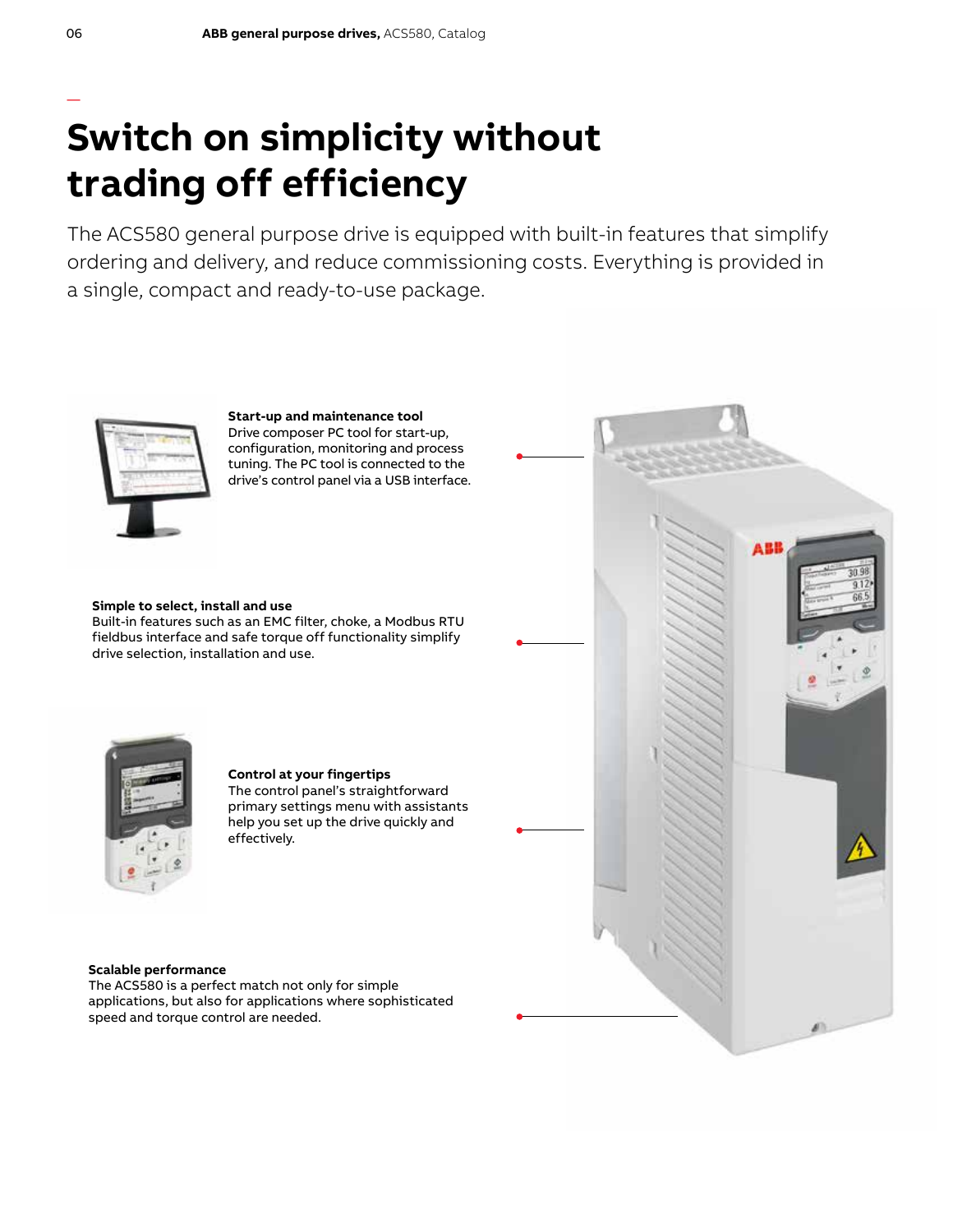### ACS580 drives are designed for maximum reliability.





—

**Communication with all major automation networks**  Optional fieldbus adapters enable connectivity with all major industrial automation networks.



**Adaptive programming** Adaptive programming is ideal for creating custom programs for various applications. It does not require expertise in programming.

### **Designed for maximum reliability**

Design features like coated circuit boards, minimized airflow through the control board section, earth fault protection and design for 40 °C ambient temperature make the ACS580 an easy choice.



### **Remote monitoring**

With a built-in web server and standalone datalogger, NETA-21 module enables worldwide and secure access to your drives.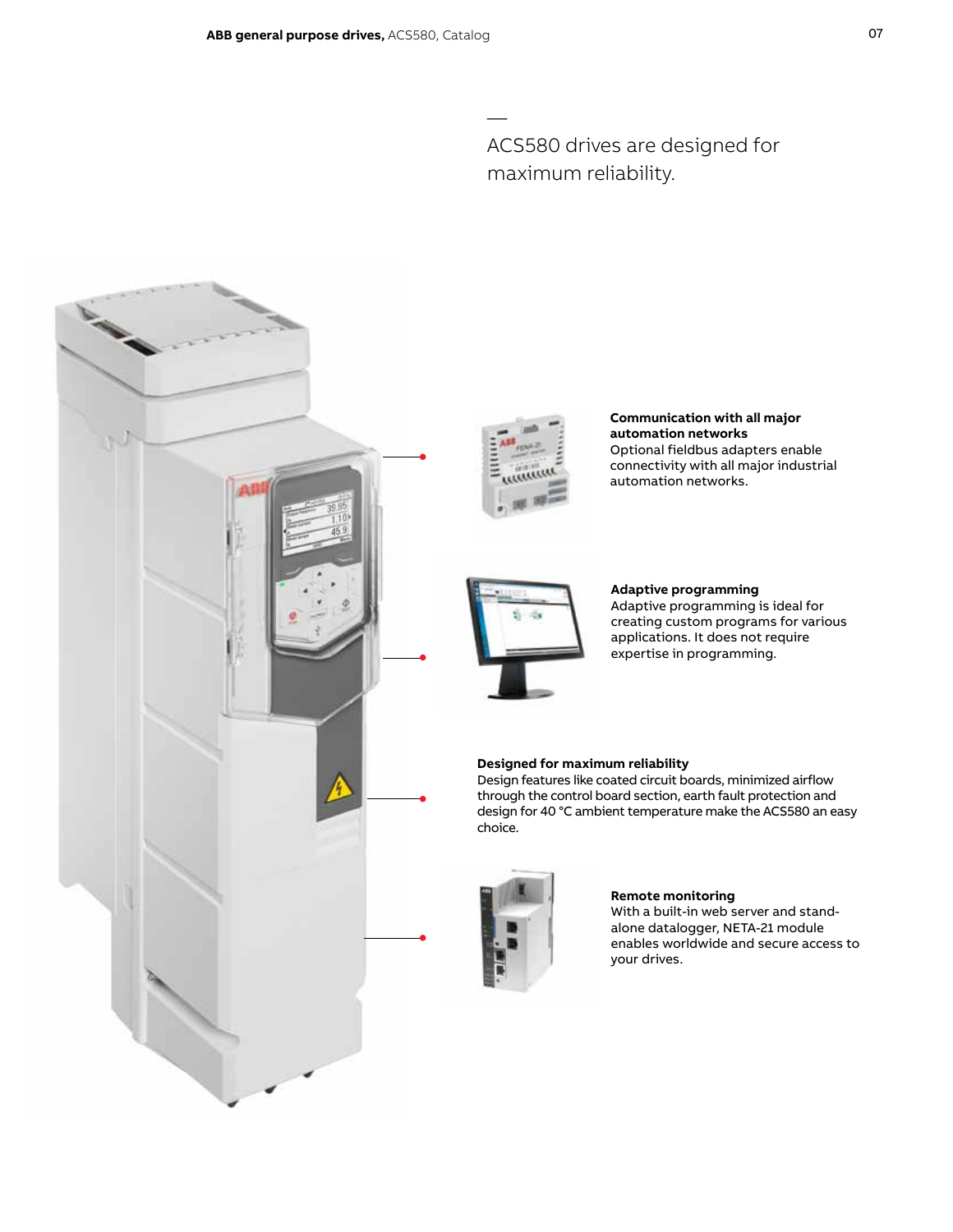### **What does all-compatible mean for your application?**

### **Business all-compatible**

The all-compatible drives are not just equipment – they are part of your business strategy. Whether your target is to optimize the productivity of your business or scale it from local to global, all-compatible is there for you. Shared elements throughout the product offering make the transition from one product to another easy. With offices in over 90 countries and a global network of technical partners, we are in a good position to offer technical advice and local support, worldwide.



#### **Process all-compatible**

The drives are compatible with various processes. They can control virtually any type of AC motor, provide extensive input/output connectivity and support all major fieldbus protocols. The drives cover a wide voltage and power range, and have the flexibility and scalability to enable one drive platform to control almost any application or process, making your drive selection easy.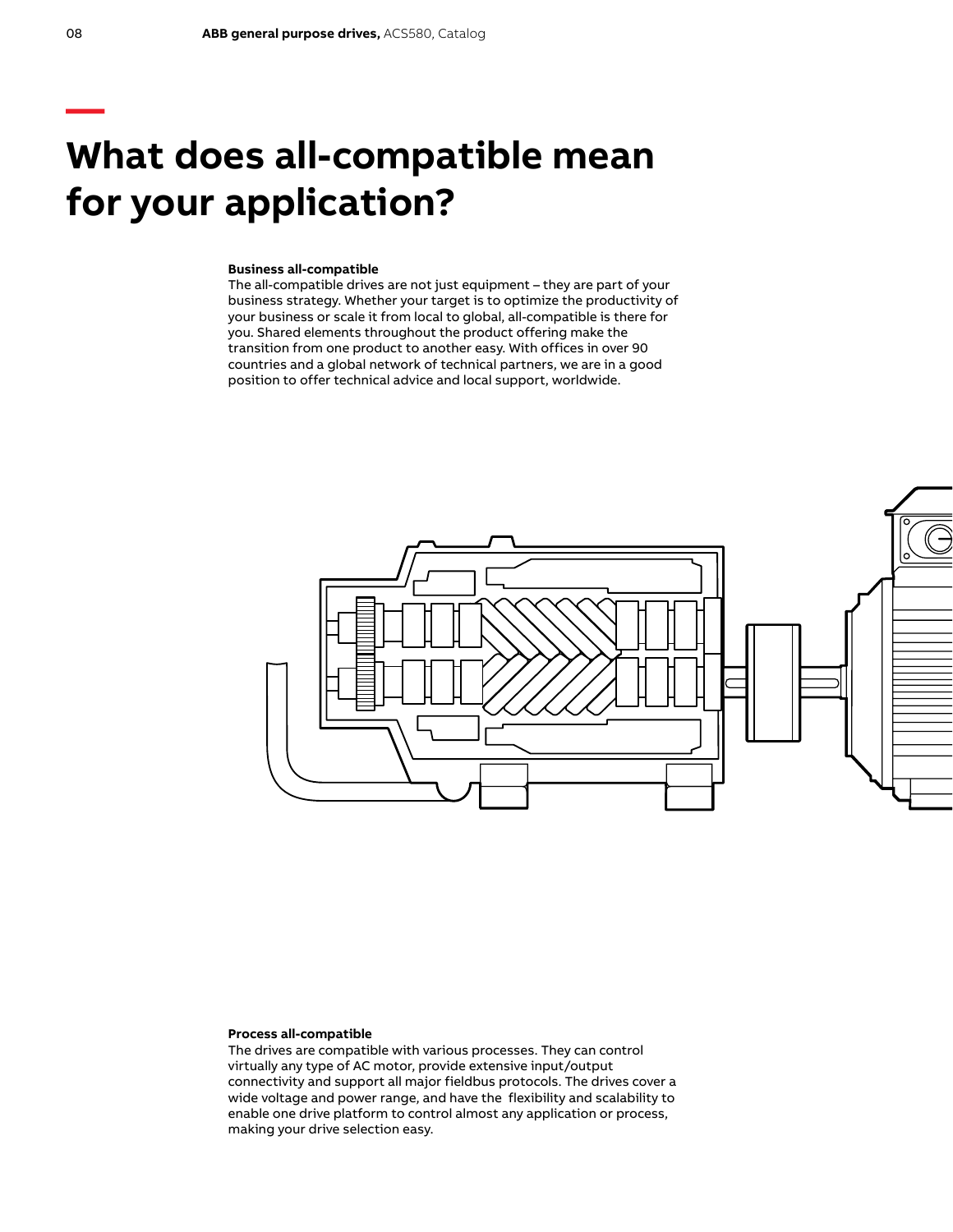#### **Environment all-compatible**

There is increased demand for industries to reduce their impact on the environment. Our drives can help you reduce energy consumption in a wide range of applications. The energy optimizer feature ensures maximum torque per ampere, reducing energy drawn from the supply. The built-in energy efficiency calculators help you to analyze and optimize your processes. By leveraging our energy appraisals, you can investigate the energy-saving potential of selected applications.

Our wall-mounted ACS580 general purpose drives fulfill the highest energy efficiency class, further reducing environmental impact. In addition, all ACS580 general purpose drives are compatible with high-efficiency and SynRM motors.







#### **Human all-compatible**

All our drives share easy-to-use interfaces, saving you time during drive commissioning and maintenance. When you have learned it once, you can use it with all the drives in our all-compatible drives portfolio.

With the PC tool, you get extensive drive monitoring capabilities and quick access to the drive settings. Integrated and certified safety features provide safety for machine operators. To further improve the user experience, we have developed mobile apps that can be utilized in interacting with the drive. These apps give you an easy graphical interface for management, maintenance and servicing of your drives.

The control panel supports 16 languages.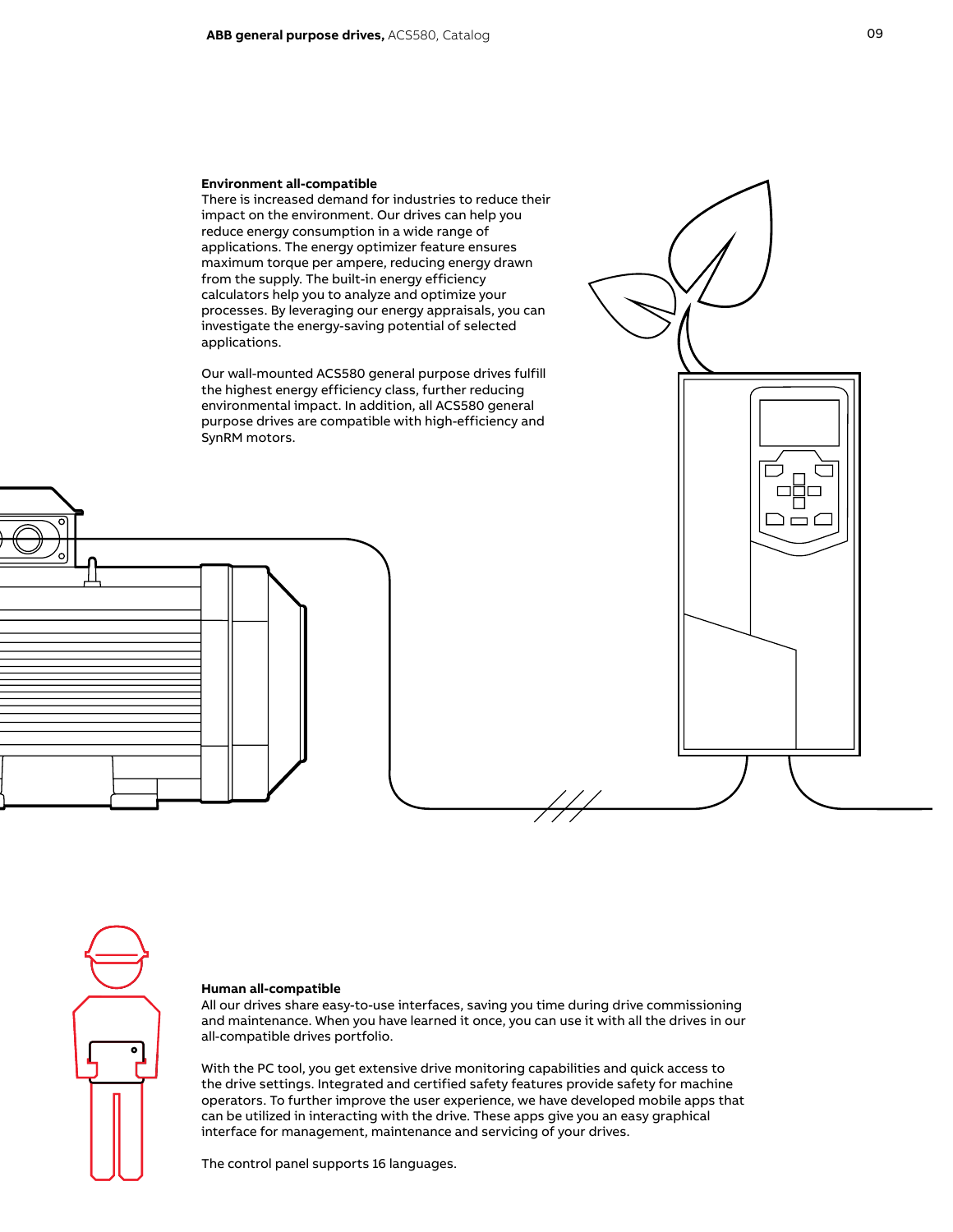# **Typical applications**

ACS580 drives improve process performance, increase productivity and ensure machine and personnel safety

#### **Pumps**

#### **Standard features**

- Power range up to 350hp available in different enclosure versions
- Motor cables up to 1,000 ft (300 m)
- Built-in choke in all ACS580 devices for harmonic mitigation in partial loads

### **Fans**

### **Standard features**

- Compact UL Type 12 devices with coated PCBs for stand-alone installation
- EMC level C2 for installation in the 1st environment
- Support for high efficiency, PM and SynRM motors



#### **Compressors**

### **Standard features**

- Broad support for different fieldbus protocols
- STO for machinery safety
- Power range up to 350hp



#### **Standard features**

- Integrated braking chopper up to 30hp
- Compact UL Type 12 enclosure
- STO for machinery safety
- External +24 V supply (optional on R1-R5 frame) to maintain communication when the mains supply is disconnected.

#### **Mixers**

### **Standard features**

- Vector control ensures high starting torque at low speeds
- STO for personnel / machinery safety
- Connectivity: Control panels / IO / Fieldbus options
- Coated control boards



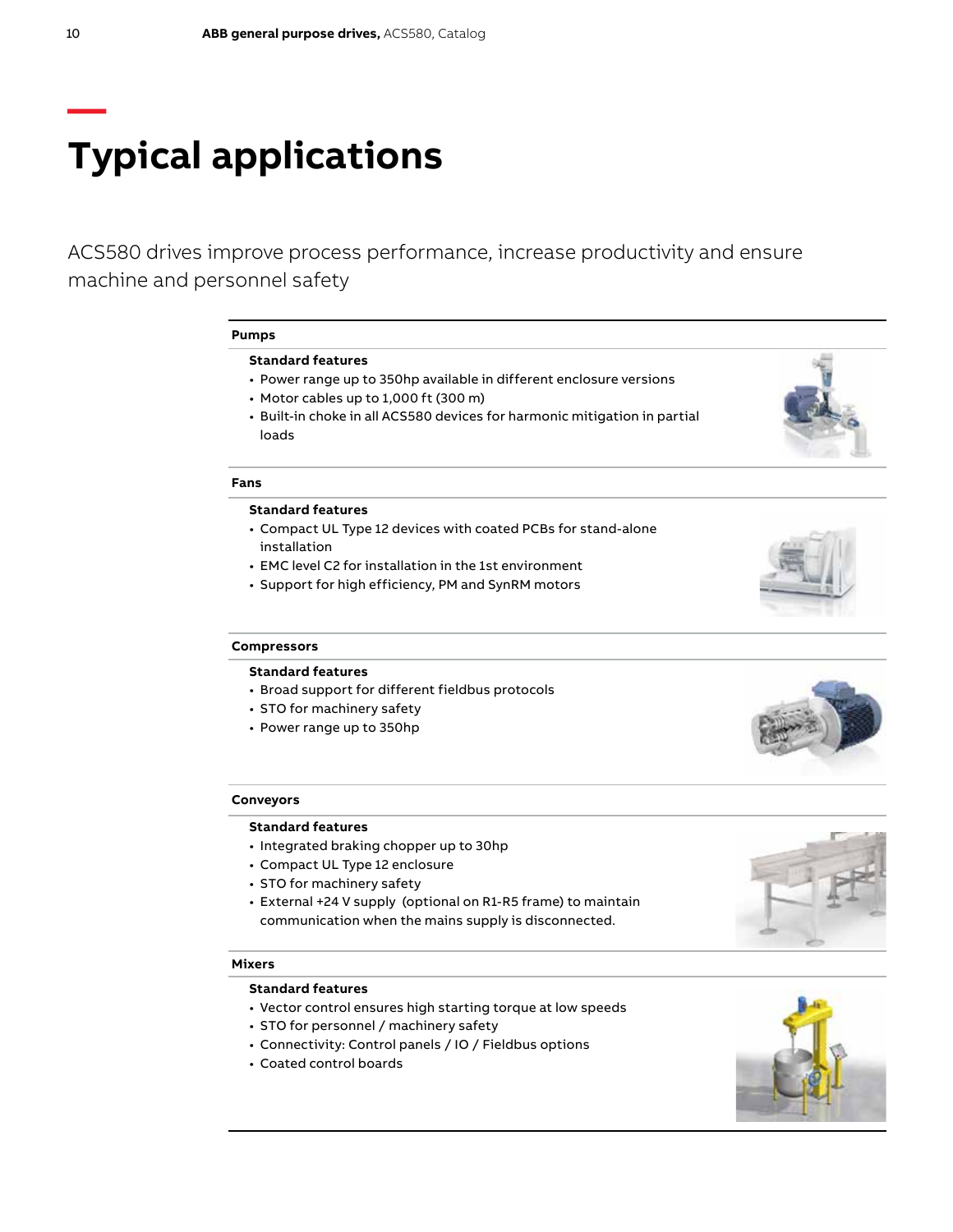## **Compact solutions for wall-mounted drives**

No matter the frame size or power range, all ACS580 drives bring you ease of use, scalability and quality.

— 01 Wall-mounted ACS580 UL Type 1 drive — 02 Wall-mounted ACS580

**—**

UL Type 12 drive

#### **Wall-mounted UL Type 1 drives**

Wall-mounted UL Type 1 drives are available in a power range of 1 to 350hp at 480V, 1 to 100hp at 230V and 2 to 250hp at 575V. Side-by-side mounting, flange mounting and horizontal mounting are all available for wall-mounted ACS580 drives.

#### **Wall-mounted UL Type 12 drives**

The UL Type 12 drive is designed for applications exposed to dust, moisture, vibrations and other harsh environments. It is similar in size to the compact UL Type 1 drives, which provides significant savings in space, maintenance, engineering, and material costs, as well as in setup and commissioning time.



— 01

> — 02

#### **Competitive advantage**

The footprint of the ACS580 is significantly smaller when compared to similar horsepower ratings of the competition.

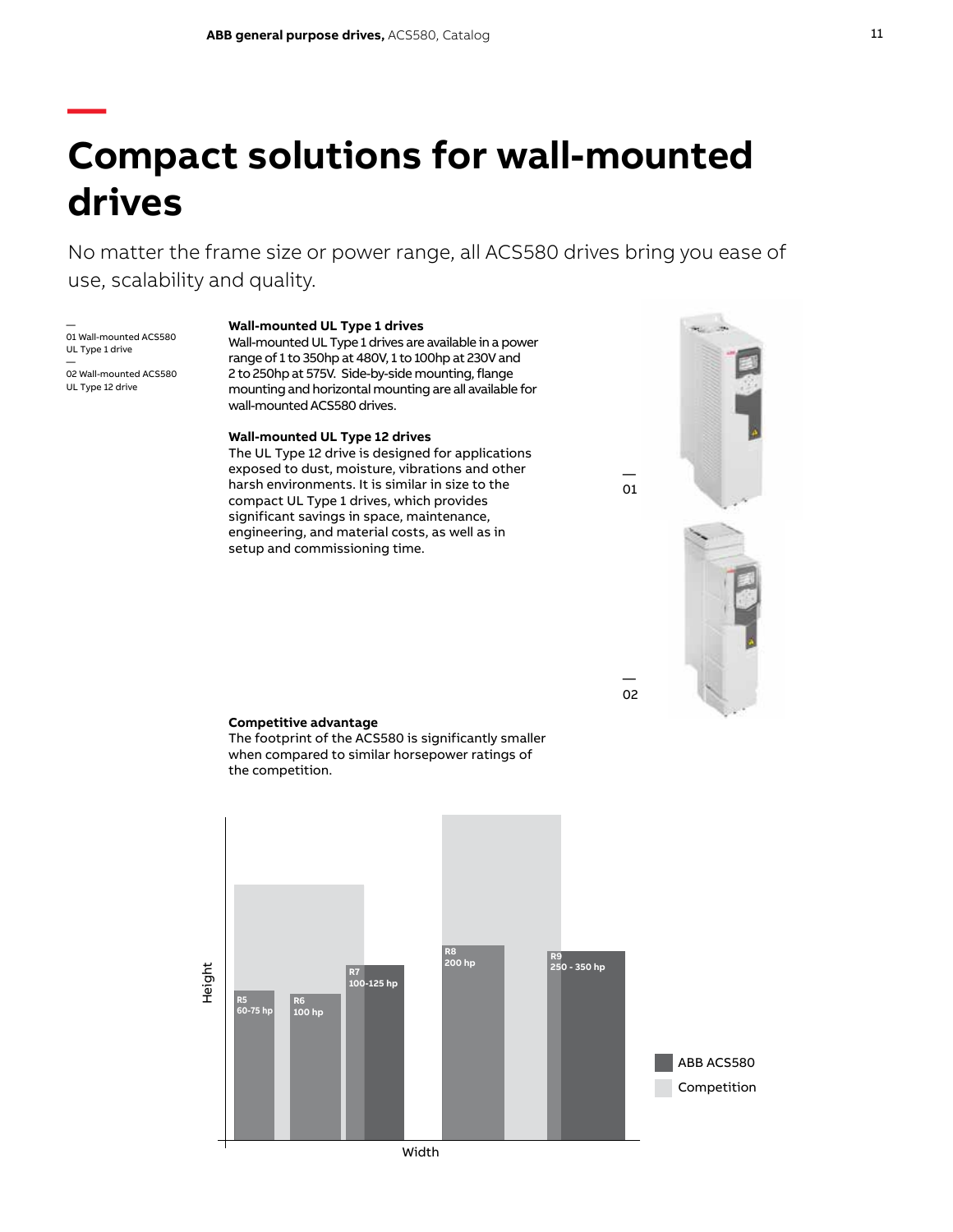# **Common features throughout the whole ACS580 product family**



### **Standard ACS580 features**

### **Choke and EMC**

**—**

- Swinging choke technology to mitigate harmonics
- Fulfills standard the EN61000-3-12 standard
- EMC C2 filter allows installation in first environment

### **Scalar and vector control for process control**

- Scalar control for effortless process control
- Vector control for accurate and energy-efficient speed and torque control in demanding applications
- Support for induction, permanent magnet and synchronous reluctance motors (SynRM)

### **Extensive I/O connections**

- The ACS580 features extensive I/O connections for flexible configuration in various applications
- Colored terminals for easy configuration
- Assistant control panel and primary settings
- The ACS-AP-S assistant control panel speaks 16 different languages
- USB interface for PC and tool connection
- Help button for problem-solving

#### **Integrated safe torque off (STO)**

- Safe torque off for implementing safe machinery
- SIL 3, PL e

### **Brake control**

• Braking control is integrated into ACS580 drives. A brake chopper is built-in as standard for ACS580 frames up to R3.

#### **Performance**

• The ACS580 is suitable not only for variable torque applications but also for basic constant torque applications



### **— Shared features of the ABB all-compatible drives portfolio**

### **Adaptive programming**

- ACS580 firmware includes an easy-to-use and visual adaptive programming feature.
- Adaptive programming can be used to add logical functions and conditions for process finetuning.

### **Same PC tools for ABB all-compatible drives**

- Free Drive Composer entry available at www.abb.com.
- Same parameter structure makes the all-compatible platform easy to use.

### **ATEX-certified PTC thermistor support**

- The ACS580 can be equipped with an optional CPTC-02 ATEX-certified PTC sensor.
- The safety integrity level for the CPTC-02 module is SIL 2/PL c.

### **Connectivity**

- The ACS580 supports F-series fieldbus adapters used in the ABB all-compatible platform.
- Mobile phone connectivity via the optional Bluetooth assistant control panel.
- Fieldbus settings are made easy with the redesigned simple settings menu.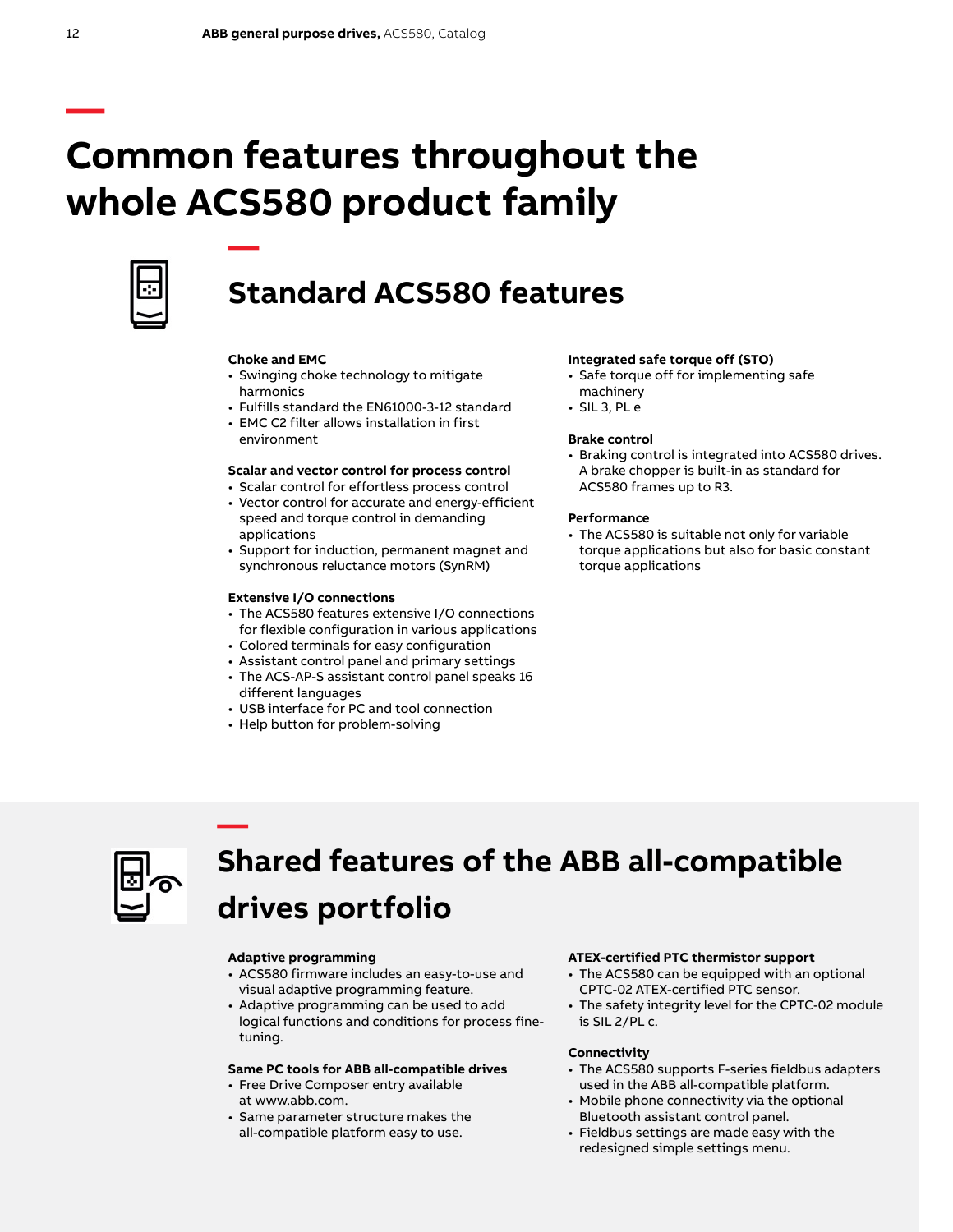**—**

# **Standard ACS580 drives software with versatile features**

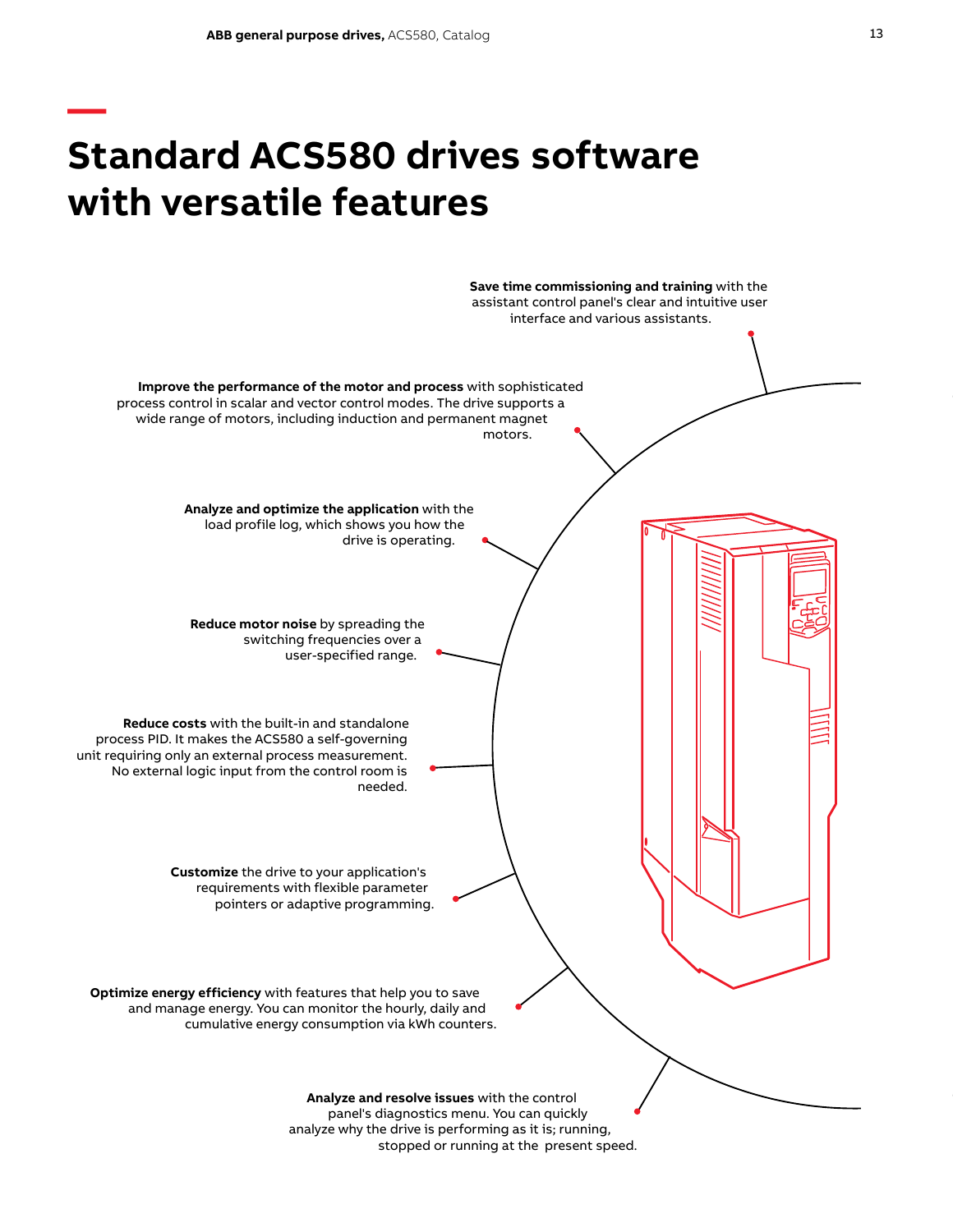**—**

### **Standard interface and extensions for plug-in connectivity**

ACS580 drives offer a wide range of standard interfaces. In addition, the drive has two option slots that can be used for extensions, including fieldbus adapters and input/ output extension modules that allow an external +24 V supply for frame sizes R1 to R5. For further information, please see the ACS580 user manual.





\* The terminals 40-41 are integrated in the frame sizes R6-R11. For the frame sizes R1-R5 I/O options (+L) are needed.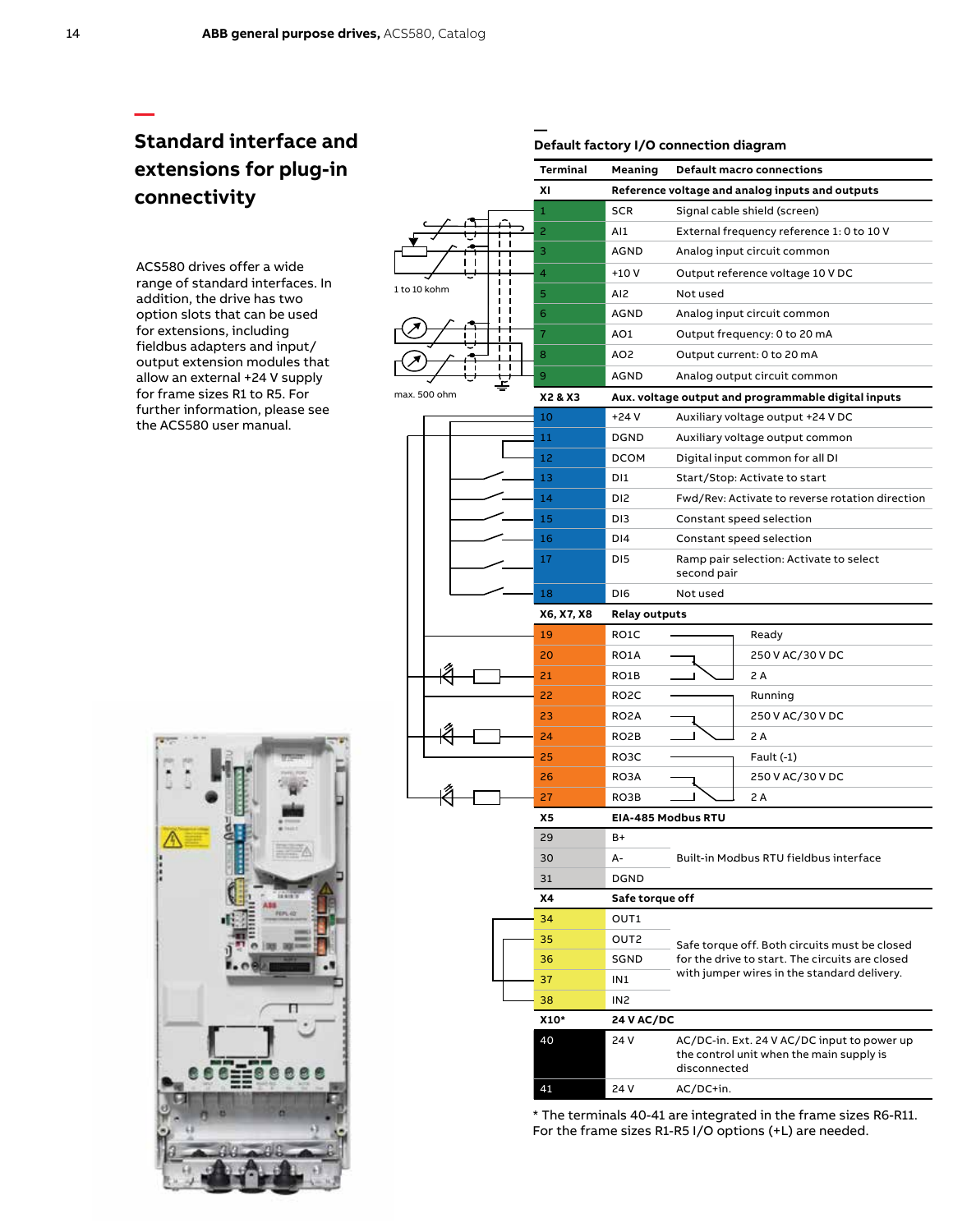### **How to select a drive**

**—**

The right drive is extremely easy to select. The following instructions show you how to order the right drive for your application.

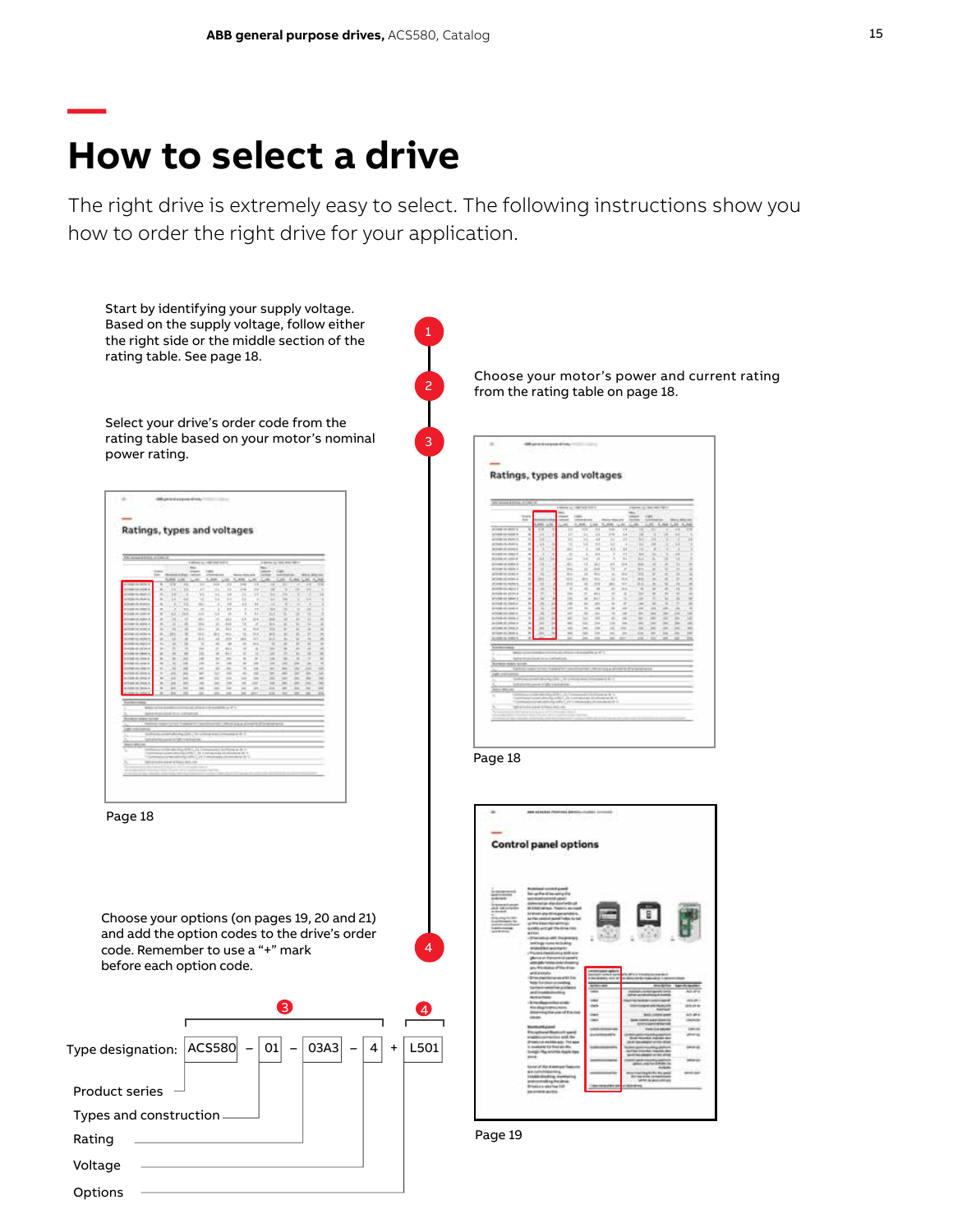### **Technical data**

| <b>Mains connection</b>                                                                                                                                                                                 |                                                                                                        |  |  |
|---------------------------------------------------------------------------------------------------------------------------------------------------------------------------------------------------------|--------------------------------------------------------------------------------------------------------|--|--|
| Voltage range/<br>tolerance                                                                                                                                                                             | 3-phase, U. 200 to 240V, 380 to 480V, 500 to<br>600V +10%/-15%                                         |  |  |
| Horsepower                                                                                                                                                                                              | Normal Duty Ratings: 230V = 1 to 100hp,<br>480V = 1 to 350hp, 575/600V = 2 to 250hp                    |  |  |
| Frequency                                                                                                                                                                                               | from 48 to 63 Hz                                                                                       |  |  |
| <b>Power factor</b>                                                                                                                                                                                     | $cos\phi = 0.98$                                                                                       |  |  |
| <b>Efficiency</b><br>(at nominal power)                                                                                                                                                                 | 98%                                                                                                    |  |  |
| <b>Motor connection</b>                                                                                                                                                                                 |                                                                                                        |  |  |
| Voltage                                                                                                                                                                                                 | 0 to $U_{N}$ , 3-phase                                                                                 |  |  |
| Frequency                                                                                                                                                                                               | 0 to 500 Hz                                                                                            |  |  |
| Motor control                                                                                                                                                                                           | Scalar and vector control                                                                              |  |  |
| <b>Torque control</b>                                                                                                                                                                                   | Torque step rise time:<br><10 ms with nominal torque<br>Non-linearity:<br>± 5% with nominal torque     |  |  |
| <b>Speed control</b>                                                                                                                                                                                    | Static accuracy:<br>20% of motor nominal slip<br>Dynamic accuracy:<br>1% seconds with 100% torque step |  |  |
| <b>Product compliance</b>                                                                                                                                                                               |                                                                                                        |  |  |
| CF<br>Low Voltage Directive 2006/95/EC, EN 61800-5-1: 2007<br>Machinery Directive 2006/42/EC, EN 61800-5-2: 2007<br>EMC Directive 2004/108/EC, EN 61800-3: 2004 + A1: 2012<br>RoHS directive 2011/65/EU |                                                                                                        |  |  |

Quality assurance system ISO 9001 and Environmental system

Waste electrical and electronic equipment directive

ISO 14001

(WEEE) 2002/96/EC RoHS directive 2011/65/EU UL, EAC, RCM, UL, cUL

| <b>Ambient temperature</b>                          |                                                                                                                                         |
|-----------------------------------------------------|-----------------------------------------------------------------------------------------------------------------------------------------|
| <b>Transport</b><br>Storage                         | $-40$ to $+70$ °C<br>$-40$ to $+70$ °C                                                                                                  |
| <b>Operation area</b>                               | ACS580-01: -15 to +50 °C. No frost allowed<br>R1 to R9 from $+40$ to $+50$ °C with derating                                             |
| <b>Cooling method</b><br>Air-cooled                 | Dry clean air                                                                                                                           |
| <b>Altitude</b><br>0 to 1,000 m<br>1,000 to 4,000 m | Without derating<br>With derating of 1%/100 m                                                                                           |
| <b>Relative humidity</b>                            | 5 to 95%, no condensation allowed                                                                                                       |
| Degree of protection                                | ACS580-01:<br>UL Type 1 (IP21) as standard.<br>UL Type 12 (IP55) as option<br>(frames R1 to R9)                                         |
| <b>Functional safety</b>                            | Safe torque off<br>(STO according EN 61800-5-2)<br>IEC 61508 ed2: SIL 3. IEC 61511: SIL 3.<br>IEC 62061: SIL CL 3. EN ISO 13849-1: PL e |
| <b>Contamination levels</b>                         | No conductive dust allowed                                                                                                              |
| <b>Storage</b>                                      | IEC 60721-3-1. Class 1C2 (chemical gases).<br>Class 1S2 (solid particles)*                                                              |
| Operation                                           | IEC 60721-3-3. Class 3C2 (chemical<br>gases). Class 3S2 (solid particles)*                                                              |
| Transportation                                      | IEC 60721-3-2. Class 2C2 (chemical gases)<br>Class 2S2 (solid particles)*                                                               |

**EMC according to EN 61800-3: 2004 + A1: 2012**

**Environmental limits**

Frames R1 to R9 with built-in C2 category filter as standard

 $\overline{C}$  = chemically active substances

S = mechanically active substances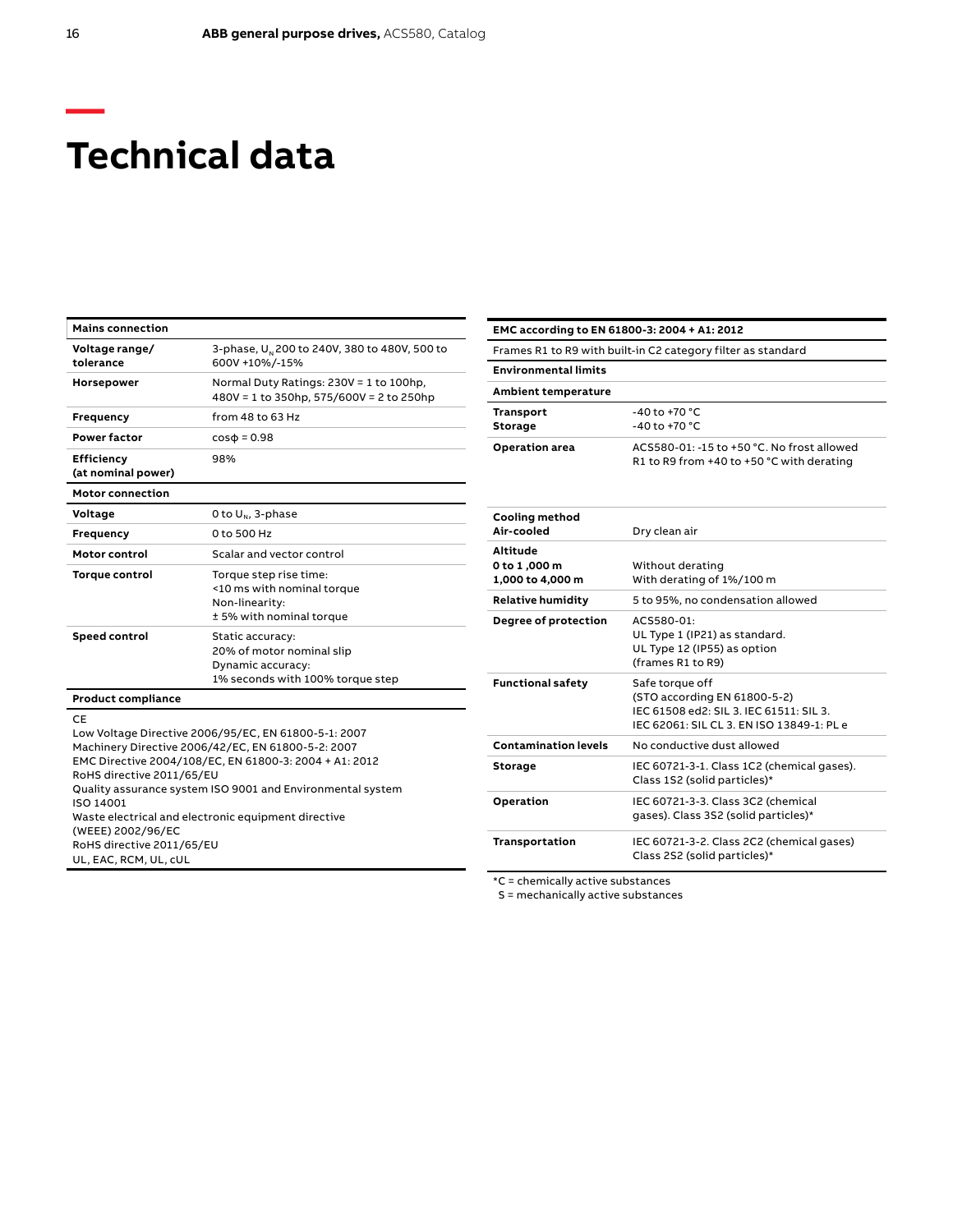# **Dimensions**

**—**

|                | ACS580-01, wall-mounted UL (NEMA) Type 1 |            |       |           |       |           |        |      |
|----------------|------------------------------------------|------------|-------|-----------|-------|-----------|--------|------|
| Dim            |                                          | Height (H) |       | Width (W) |       | Depth (D) | Weight |      |
| Ref            | in                                       | mm         | in    | mm        | in    | mm        | lb     | kg   |
| R1             | 14.69                                    | 373        | 4.92  | 125       | 8.78  | 223       | 10.1   | 4.6  |
| R <sub>2</sub> | 18.62                                    | 473        | 4.92  | 125       | 9.00  | 229       | 14.6   | 6.6  |
| R <sub>3</sub> | 19.29                                    | 490        | 7.99  | 203       | 9.02  | 229       | 26.0   | 11.8 |
| R <sub>4</sub> | 25.04                                    | 636        | 7.99  | 203       | 10.12 | 257       | 41.9   | 19.0 |
| R <sub>5</sub> | 28.82                                    | 732        | 7.99  | 203       | 11.61 | 295       | 62.4   | 28.3 |
| R <sub>6</sub> | 28.62                                    | 727        | 9.92  | 252       | 14.53 | 369       | 93.5   | 42.4 |
| R7             | 34.65                                    | 880        | 11.18 | 284       | 14.57 | 370       | 119.1  | 54.0 |
| R <sub>8</sub> | 37.99                                    | 965        | 11.81 | 300       | 15.47 | 393       | 152.2  | 69.0 |
| R <sub>9</sub> | 37.60                                    | 955        | 14.96 | 380       | 16.46 | 418       | 213.9  | 97.0 |



|                | ACS580-01. wall-mounted UL (NEMA) Type 12 (option +B056) |        |           |             |            |     |                      |     |           |           |           |        |
|----------------|----------------------------------------------------------|--------|-----------|-------------|------------|-----|----------------------|-----|-----------|-----------|-----------|--------|
| Dim            |                                                          | Height |           | Height (H5) |            |     | Width (W) Width (HW) |     |           | Depth (D) |           | Weight |
| <b>Ref</b>     | in                                                       | mm     | in        | mm          | in         | mm  | in                   | mm  | in        | mm        | lb        | kg     |
| R1             | 15.87                                                    | 403    | 17.78     | 452         | 5.04       | 128 | 5.09                 | 129 | 9.17      | 233       | 10.6      | 4.8    |
| R <sub>2</sub> | 19.80                                                    |        | 503 21.49 | 546         | 5.04       | 128 | 5.10                 | 130 | 9.41      | 239       | 15.0      | 6.8    |
| R <sub>3</sub> | 19.29                                                    |        | 490 20.93 | 532         | 8.11       | 206 | 8.16                 | 207 | 9.33      | 237       | 28.7      | 13.0   |
| R4             | 25.04                                                    |        | 636 27.03 | 686         | 7.99       | 203 | 8.59                 |     | 218 10.43 | 265       | 44.1      | 20.0   |
| R <sub>5</sub> | 28.82                                                    |        | 732 32.01 | 813         | 7.99       | 203 | 8.58                 |     | 218 12.60 | 320       | 64.0      | 29.0   |
| R <sub>6</sub> | 28.62                                                    |        | 727 34.81 | 884         | 9.92       |     | 252 11.46            |     | 291 14.96 | 380       | 94.8      | 43.0   |
| R7             | 34.65                                                    |        | 880 40.86 |             | 1038 11.18 |     | 284 13.00            |     | 330 15.00 |           | 381 123.5 | 56.0   |
| R <sub>8</sub> | 37.99                                                    |        | 965 44.23 |             | 1123 11.81 |     | 300 13.80            | 351 | 17.80     |           | 452 169.8 | 77.0   |
| R <sub>9</sub> | 37.60                                                    |        | 955 46.75 |             | 1188 14.96 |     | 380 16.95            | 431 | 18.78     | 477       | 227.1     | 103.0  |
|                |                                                          |        |           |             |            |     |                      |     |           |           |           |        |



H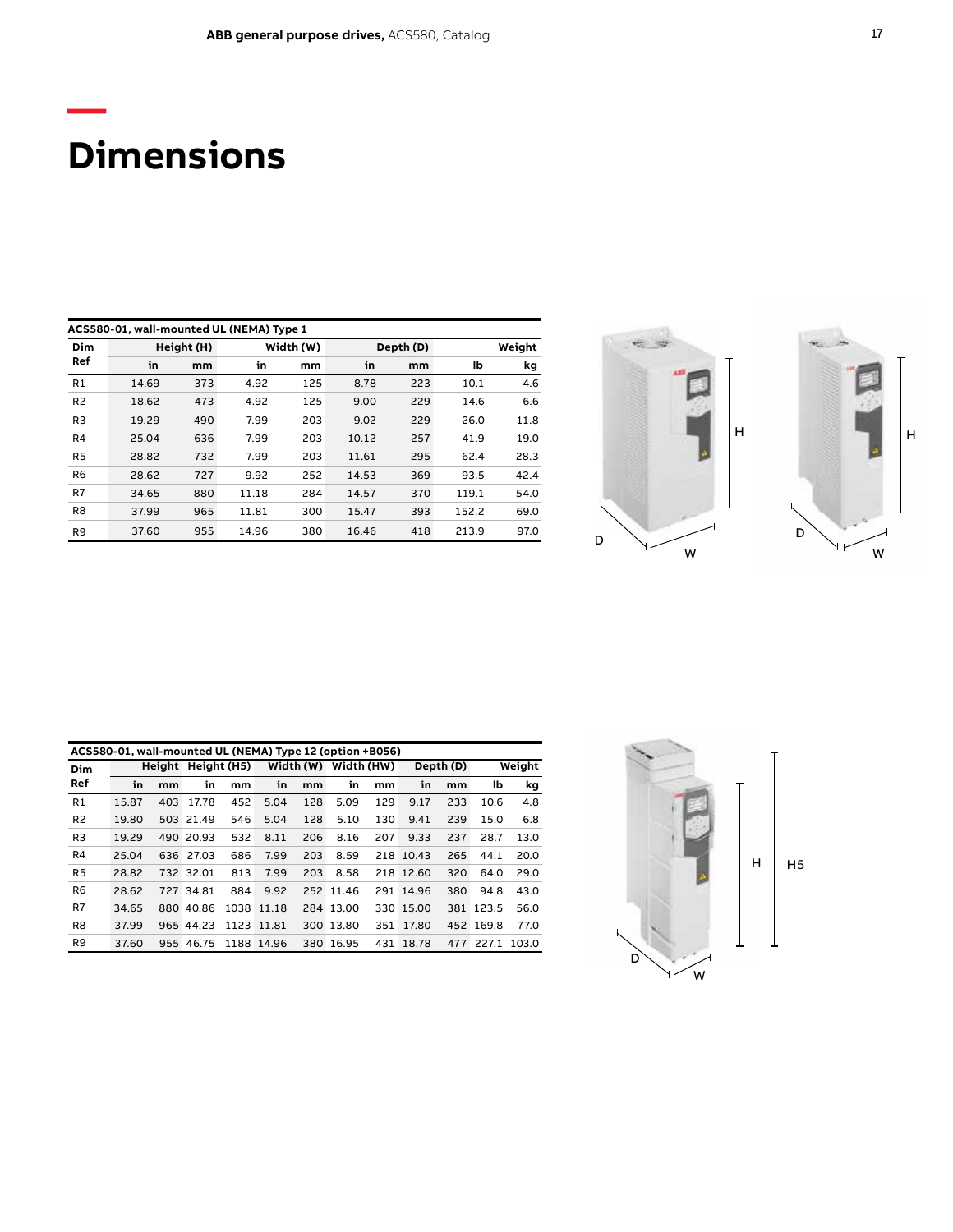### **Ratings, types and voltages**

|                               | Wall-mounted drives, ACS580-01                                                                                                                                                                                                                                                        |                |                        |                           |                          |                  |                      |
|-------------------------------|---------------------------------------------------------------------------------------------------------------------------------------------------------------------------------------------------------------------------------------------------------------------------------------|----------------|------------------------|---------------------------|--------------------------|------------------|----------------------|
|                               | 3-phase, U <sub>n</sub> = 240 V (range 208 to 240V)                                                                                                                                                                                                                                   |                |                        |                           |                          |                  |                      |
|                               |                                                                                                                                                                                                                                                                                       |                | Max. output<br>current |                           | Light overload use       |                  | Heavy-duty use       |
|                               |                                                                                                                                                                                                                                                                                       | <b>Frame</b>   |                        |                           |                          |                  |                      |
|                               | Type code                                                                                                                                                                                                                                                                             | Size           | $I_{\max}(A)$          | $I_{\text{Ld}}(\text{A})$ | $P_{\rm Ld}^{\rm (h p)}$ | $I_{\rm nd}$ (A) | $P_{\text{hd}}$ (hp) |
|                               | ACS580-01-04A6-2                                                                                                                                                                                                                                                                      | R1             | 6.3                    | 4.6                       | $\mathbf{1}$             | 3.5              | 0.75                 |
|                               | ACS580-01-06A6-2                                                                                                                                                                                                                                                                      | R1             | 8.9                    | 6.6                       | 1.5                      | 4.6              | $\mathbf{1}$         |
|                               | ACS580-01-07A5-2                                                                                                                                                                                                                                                                      | R1             | 11.9                   | 7.5                       | 2                        | 6.6              | 1.5                  |
|                               | ACS580-01-10A6-2                                                                                                                                                                                                                                                                      | R1             | 14.3                   | 10.6                      | 3                        | 7.5              | 2                    |
|                               | ACS580-01-017A-2                                                                                                                                                                                                                                                                      | R1             | 22.6                   | 16.7                      | 5                        | 10.6             | 3                    |
|                               | ACS580-01-024A-2                                                                                                                                                                                                                                                                      | R <sub>2</sub> | 32.7                   | 24.2                      | 7.5                      | 16.7             | 5                    |
|                               | ACS580-01-031A-2                                                                                                                                                                                                                                                                      | R <sub>2</sub> | 43.6                   | 30.8                      | 10                       | 24.2             | 7.5                  |
|                               | ACS580-01-046A-2                                                                                                                                                                                                                                                                      | R3             | 62.4                   | 46.2                      | 15                       | 30.8             | 10                   |
|                               | ACS580-01-059A-2                                                                                                                                                                                                                                                                      | R <sub>3</sub> | 83.2                   | 59.4                      | 20                       | 46.2             | 15                   |
|                               | ACS580-01-075A-2                                                                                                                                                                                                                                                                      | R4             | 107                    | 74.8                      | 25                       | 59.4             | 20                   |
|                               | ACS580-01-088A-2                                                                                                                                                                                                                                                                      | R <sub>5</sub> | 135                    | 88                        | 30                       | 74.8             | 25                   |
|                               | ACS580-01-114A-2                                                                                                                                                                                                                                                                      | R <sub>5</sub> | 158                    | 114                       | 40                       | 88               | 30                   |
|                               | ACS580-01-143A-2                                                                                                                                                                                                                                                                      | R <sub>6</sub> | 205                    | 143                       | 50                       | 114              | 40                   |
|                               | ACS580-01-169A-2                                                                                                                                                                                                                                                                      | R7             | 257                    | 169                       | 60                       | 143              | 50                   |
|                               | ACS580-01-211A-2                                                                                                                                                                                                                                                                      | R7             | 304                    | 211                       | 75                       | 169              | 60                   |
|                               | ACS580-01-273A-2                                                                                                                                                                                                                                                                      | R8             | 380                    | 100                       | 273                      | 75               | 211                  |
|                               | <b>Nominal ratings</b>                                                                                                                                                                                                                                                                |                |                        |                           |                          |                  |                      |
| $I_{\rm N}$                   | Rated current available continuously without overloadability at 40 °C                                                                                                                                                                                                                 |                |                        |                           |                          |                  |                      |
| $P_{N}$                       | Typical motor power in no-overload use.                                                                                                                                                                                                                                               |                |                        |                           |                          |                  |                      |
| <b>Maximum output current</b> |                                                                                                                                                                                                                                                                                       |                |                        |                           |                          |                  |                      |
| $I_{\rm max}$                 | Maximum output current. Available for 2 seconds at start, then as long as allowed by drive<br>temperature.                                                                                                                                                                            |                |                        |                           |                          |                  |                      |
|                               | Light-overload use                                                                                                                                                                                                                                                                    |                |                        |                           |                          |                  |                      |
| $I_{\rm Ld}$                  | Continuous current allowing 110% $I_{\text{tot}}$ for 1 minute every 10 minutes at 40 °C.                                                                                                                                                                                             |                |                        |                           |                          |                  |                      |
| $P_{\rm Ld}$                  | Typical motor power in light-overload use.                                                                                                                                                                                                                                            |                |                        |                           |                          |                  |                      |
|                               | Heavy-duty use                                                                                                                                                                                                                                                                        |                |                        |                           |                          |                  |                      |
| $I_{\rm{Hd}}$                 | Continuous current allowing 150% $I_{\text{tot}}$ for 1 minute every 10 minutes at 40 °C.<br>* Continuous current allowing 130% $I_{\text{Hd}}$ for 1 minute every 10 minutes at 40 °C.<br>** Continuous current allowing 125% $I_{\text{Hd}}$ for 1 minute every 10 minutes at 40 °C |                |                        |                           |                          |                  |                      |
| $P_{_{\rm Hd}}$               | Typical motor power in heavy-duty use.                                                                                                                                                                                                                                                |                |                        |                           |                          |                  |                      |
|                               | The ratings apply for the frames R1 to R9 up to +40 °C. For derating at higher altitudes, temperatures, or switching                                                                                                                                                                  |                |                        |                           |                          |                  |                      |
|                               | frequencies, see the HW manuals, document codes: 3AXD50000018826 and 3AXD50000015497                                                                                                                                                                                                  |                |                        |                           |                          |                  |                      |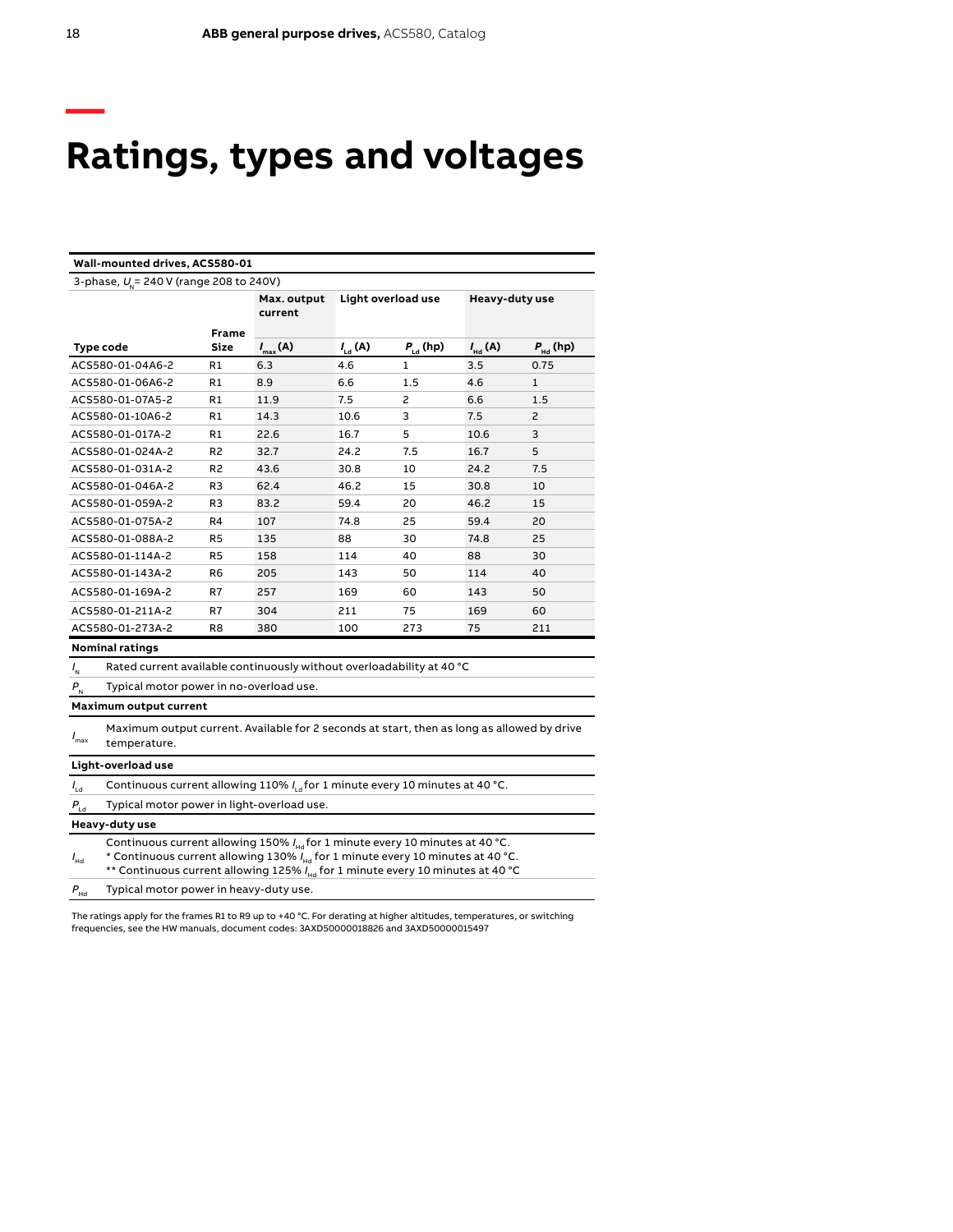## **Ratings, types and voltage**

**—**

| Wall-mounted drives, ACS580-01                                                                                                                                                                                                                                                                        |                                                                                       |                        |                           |                      |                          |                      |
|-------------------------------------------------------------------------------------------------------------------------------------------------------------------------------------------------------------------------------------------------------------------------------------------------------|---------------------------------------------------------------------------------------|------------------------|---------------------------|----------------------|--------------------------|----------------------|
| 3-phase, U <sub>N</sub> =480 V (range 380 to 480 V)                                                                                                                                                                                                                                                   |                                                                                       |                        |                           |                      |                          |                      |
|                                                                                                                                                                                                                                                                                                       |                                                                                       | Max. output<br>current | Light overload use        |                      | Heavy-duty use           |                      |
|                                                                                                                                                                                                                                                                                                       | Frame                                                                                 |                        |                           |                      |                          |                      |
| Type code                                                                                                                                                                                                                                                                                             | Size                                                                                  | $I_{\text{max}}(A)$    | $I_{\text{Ld}}(\text{A})$ | $P_{_{\rm Ld}}$ (hp) | $I_{\rm nd}(\mathsf{A})$ | $P_{_{\rm Hd}}$ (hp) |
| ACS580-01-02A1-4                                                                                                                                                                                                                                                                                      | R1                                                                                    | 2.9                    | 2.1                       | 1                    | 1.6                      | 0.75                 |
| ACS580-01-03A0-4                                                                                                                                                                                                                                                                                      | R1                                                                                    | 3.8                    | 3                         | $1.5\,$              | 2.1                      | 1                    |
| ACS580-01-03A5-4                                                                                                                                                                                                                                                                                      | R1                                                                                    | 5.4                    | 3.5                       | 2                    | 3                        | 1.5                  |
| ACS580-01-04A8-4                                                                                                                                                                                                                                                                                      | R1                                                                                    | 6.1                    | 4.8                       | 3                    | 3.4                      | $\overline{c}$       |
| ACS580-01-06A0-4                                                                                                                                                                                                                                                                                      | R1                                                                                    | 7.2                    | 6                         | 3                    | 4                        | 3                    |
| ACS580-01-07A6-4                                                                                                                                                                                                                                                                                      | R1                                                                                    | 8.6                    | 7.6                       | 5                    | 4.8                      | 3                    |
| ACS580-01-012A-4                                                                                                                                                                                                                                                                                      | R1                                                                                    | 11.4                   | 12                        | 7.5                  | 7.6                      | 5                    |
| ACS580-01-014A-4                                                                                                                                                                                                                                                                                      | R2                                                                                    | 19.8                   | 14                        | 10                   | 11                       | 7.5                  |
| ACS580-01-023A-4                                                                                                                                                                                                                                                                                      | R <sub>2</sub>                                                                        | 25.2                   | 23                        | 15                   | 14                       | 10                   |
| ACS580-01-027A-4                                                                                                                                                                                                                                                                                      | R3                                                                                    | 37.8                   | 27                        | 20                   | 21                       | 15                   |
| ACS580-01-034A-4                                                                                                                                                                                                                                                                                      | R3                                                                                    | 48.6                   | 34                        | 25                   | 27                       | 20                   |
| ACS580-01-044A-4                                                                                                                                                                                                                                                                                      | R3                                                                                    | 61.2                   | 44                        | 30                   | 34                       | 25                   |
| ACS580-01-052A-4                                                                                                                                                                                                                                                                                      | R4                                                                                    | 76                     | 52                        | 40                   | 40                       | 30                   |
| ACS580-01-065A-4                                                                                                                                                                                                                                                                                      | R4                                                                                    | 104                    | 65                        | 50                   | 52                       | 40                   |
| ACS580-01-077A-4                                                                                                                                                                                                                                                                                      | R4                                                                                    | 122                    | 77                        | 60                   | 65                       | 50                   |
| ACS580-01-078A-4                                                                                                                                                                                                                                                                                      | R5                                                                                    | 122                    | 77                        | 60                   | 65                       | 50                   |
| ACS580-01-096A-4                                                                                                                                                                                                                                                                                      | R5                                                                                    | 148                    | 96                        | 75                   | 77                       | 60                   |
| ACS580-01-124A-4                                                                                                                                                                                                                                                                                      | R6                                                                                    | 178                    | 124                       | 100                  | 96                       | 75                   |
| ACS580-01-156A-4                                                                                                                                                                                                                                                                                      | R7                                                                                    | 247                    | 156                       | 125                  | 124                      | 100                  |
| ACS580-01-180A-4                                                                                                                                                                                                                                                                                      | R7                                                                                    | 287                    | 180                       | 150                  | 156                      | 125                  |
| ACS580-01-240A-4                                                                                                                                                                                                                                                                                      | R8                                                                                    | 350                    | 240                       | 200                  | 180                      | 150                  |
| ACS580-01-260A-4                                                                                                                                                                                                                                                                                      | R8                                                                                    | 418                    | 260                       | 200                  | 240*                     | 150                  |
| ACS580-01-302A-4                                                                                                                                                                                                                                                                                      | R8                                                                                    | 468                    | 302                       | 250                  | 260                      | 200                  |
| ACS580-01-361A-4                                                                                                                                                                                                                                                                                      | R9                                                                                    | 542                    | 361                       | 300                  | 302                      | 250                  |
| ACS580-01-414A-4                                                                                                                                                                                                                                                                                      | R9                                                                                    | 542                    | 414                       | 350                  | 361**                    | 300                  |
| <b>Nominal ratings</b>                                                                                                                                                                                                                                                                                |                                                                                       |                        |                           |                      |                          |                      |
| Rated current available continuously without overloadability at 40 °C<br>$I_{N}$                                                                                                                                                                                                                      |                                                                                       |                        |                           |                      |                          |                      |
| $P_{N}$<br>Typical motor power in no-overload use.                                                                                                                                                                                                                                                    |                                                                                       |                        |                           |                      |                          |                      |
| <b>Maximum output current</b>                                                                                                                                                                                                                                                                         |                                                                                       |                        |                           |                      |                          |                      |
| Maximum output current. Available for 2 seconds at start, then as long as allowed by drive<br>$I_{\max}$<br>temperature.                                                                                                                                                                              |                                                                                       |                        |                           |                      |                          |                      |
| Light-overload use                                                                                                                                                                                                                                                                                    |                                                                                       |                        |                           |                      |                          |                      |
| $I_{\text{Ld}}$                                                                                                                                                                                                                                                                                       | Continuous current allowing 110% $I_{\alpha}$ for 1 minute every 10 minutes at 40 °C. |                        |                           |                      |                          |                      |
| $P_{\rm Ld}$<br>Typical motor power in light-overload use.                                                                                                                                                                                                                                            |                                                                                       |                        |                           |                      |                          |                      |
| Heavy-duty use                                                                                                                                                                                                                                                                                        |                                                                                       |                        |                           |                      |                          |                      |
| Continuous current allowing 150% $I_{\text{tot}}$ for 1 minute every 10 minutes at 40 °C.<br>* Continuous current allowing 130% $I_{\text{Hd}}$ for 1 minute every 10 minutes at 40 °C.<br>$I_{\rm Hd}$<br>** Continuous current allowing 125% $I_{\text{Hd}}$ for 1 minute every 10 minutes at 40 °C |                                                                                       |                        |                           |                      |                          |                      |
| Typical motor power in heavy-duty use.<br>$P_{_{\sf Hd}}$                                                                                                                                                                                                                                             |                                                                                       |                        |                           |                      |                          |                      |
|                                                                                                                                                                                                                                                                                                       |                                                                                       |                        |                           |                      |                          |                      |

The ratings apply for the frames R1 to R9 up to +40 °C. For derating at higher altitudes, temperatures, or switching frequencies, see the HW manuals, document codes: 3AXD50000018826 and 3AXD50000015497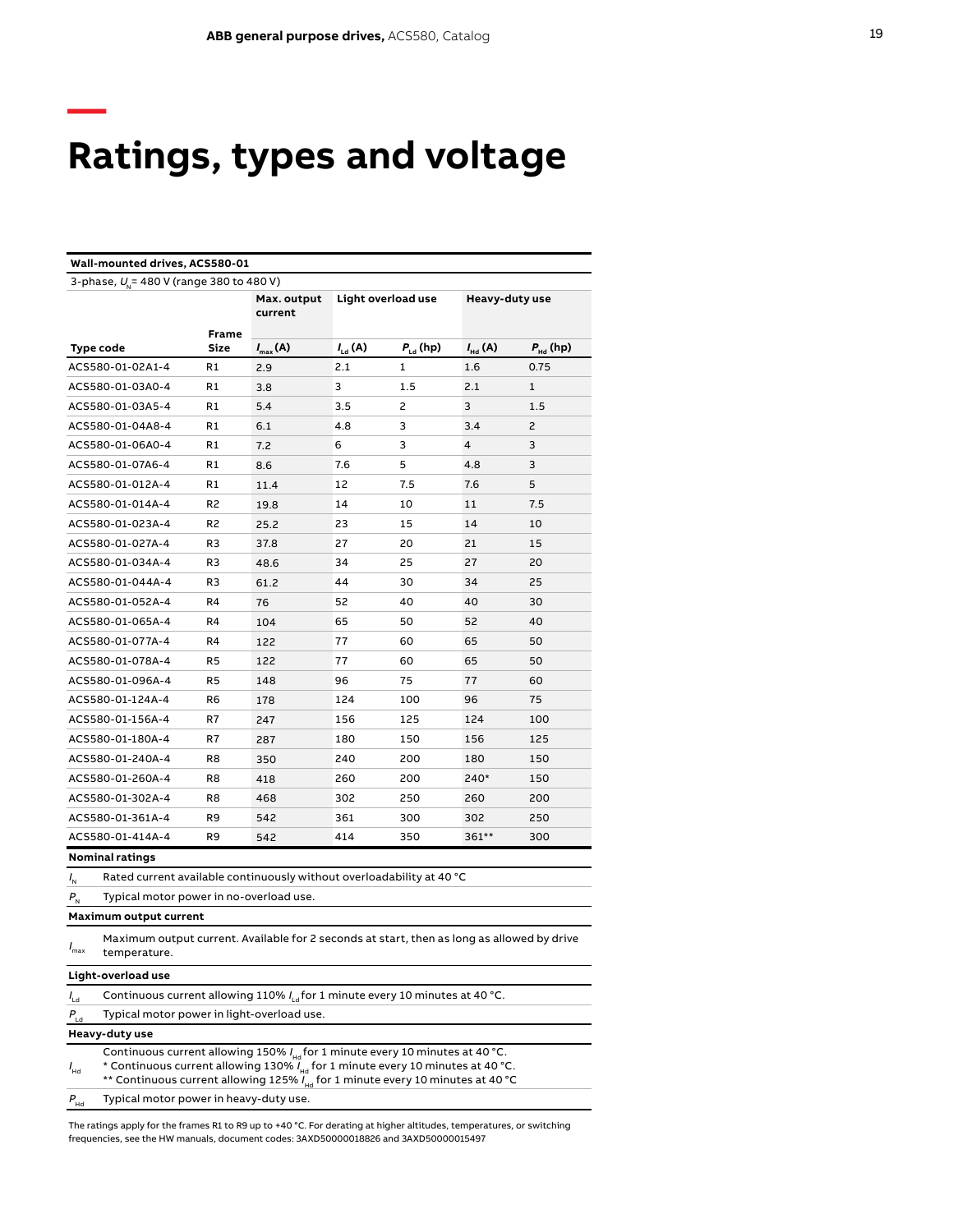# **Ratings, types and voltages**

|                            | Wall-mounted drives, ACS580-01                                                                                                                                                                                                                                                       |                      |                        |                           |                                       |                  |                      |
|----------------------------|--------------------------------------------------------------------------------------------------------------------------------------------------------------------------------------------------------------------------------------------------------------------------------------|----------------------|------------------------|---------------------------|---------------------------------------|------------------|----------------------|
|                            | 3-phase, $U_{\rm h}$ = 600 V (range 500 to 600 V)                                                                                                                                                                                                                                    |                      |                        |                           |                                       |                  |                      |
|                            |                                                                                                                                                                                                                                                                                      |                      | Max. output<br>current |                           | Light overload use                    |                  | Heavy-duty use       |
| Type code                  |                                                                                                                                                                                                                                                                                      | <b>Frame</b><br>Size | $I_{\max}(A)$          | $I_{\text{Ld}}(\text{A})$ | $\textbf{\emph{P}}_{_{\rm{Ld}}}$ (hp) | $I_{\rm nd}$ (A) | $P_{_{\rm Hd}}$ (hp) |
|                            | ACS580-01-02A7-6                                                                                                                                                                                                                                                                     | R <sub>2</sub>       | 4.3                    | 2.7                       | 2                                     | 2.4              | 1.5                  |
|                            | ACS580-01-03A9-6                                                                                                                                                                                                                                                                     | R <sub>2</sub>       | 5.3                    | 3.9                       | 3                                     | 2.7              | $\overline{c}$       |
|                            | ACS580-01-06A1-6                                                                                                                                                                                                                                                                     | R <sub>2</sub>       | 8.2                    | 6.1                       | 5                                     | 3.9              | 3                    |
|                            | ACS580-01-09A0-6                                                                                                                                                                                                                                                                     | R2                   | 12.2                   | 9                         | 7.5                                   | 6.1              | 5                    |
|                            | ACS580-01-011A-6                                                                                                                                                                                                                                                                     | R2                   | 16.2                   | 11                        | 10                                    | 9                | 7.5                  |
|                            | ACS580-01-017A-6                                                                                                                                                                                                                                                                     | R2                   | 23                     | 17                        | 15                                    | 11               | 10                   |
|                            | ACS580-01-022A-6                                                                                                                                                                                                                                                                     | R3                   | 30.6                   | 22                        | 20                                    | 17               | 15                   |
|                            | ACS580-01-027A-6                                                                                                                                                                                                                                                                     | R3                   | 39.6                   | 27                        | 25                                    | 22               | 20                   |
|                            | ACS580-01-032A-6                                                                                                                                                                                                                                                                     | R3                   | 48.6                   | 32                        | 30                                    | 27               | 25                   |
|                            | ACS580-01-041A-6                                                                                                                                                                                                                                                                     | R5                   | 58                     | 41                        | 40                                    | 32               | 30                   |
|                            | ACS580-01-052A-6                                                                                                                                                                                                                                                                     | R5                   | 74                     | 52                        | 50                                    | 41               | 40                   |
|                            | ACS580-01-062A-6                                                                                                                                                                                                                                                                     | R5                   | 94                     | 62                        | 60                                    | 52               | 50                   |
|                            | ACS580-01-077A-6                                                                                                                                                                                                                                                                     | R5                   | 112                    | 77                        | 75                                    | 62               | 60                   |
|                            | ACS580-01-099A-6                                                                                                                                                                                                                                                                     | R7                   | 139                    | 99                        | 100                                   | 77               | 75                   |
|                            | ACS580-01-125A-6                                                                                                                                                                                                                                                                     | R7                   | 178                    | 125                       | 125                                   | 99               | 100                  |
|                            | ACS580-01-144A-6                                                                                                                                                                                                                                                                     | R8                   | 225                    | 144                       | 150                                   | 125              | 125                  |
|                            | ACS580-01-192A-6                                                                                                                                                                                                                                                                     | R9                   | 259                    | 192                       | 200                                   | 144              | 150                  |
|                            | ACS580-01-242A-6                                                                                                                                                                                                                                                                     | R9                   | 346                    | 242                       | 250                                   | 192              | 200                  |
|                            | ACS580-01-271A-6                                                                                                                                                                                                                                                                     | R9                   | 411                    | 271                       | 250                                   | 210              | 200                  |
|                            | <b>Nominal ratings</b>                                                                                                                                                                                                                                                               |                      |                        |                           |                                       |                  |                      |
| $I_{N}$                    | Rated current available continuously without overloadability at 40 °C                                                                                                                                                                                                                |                      |                        |                           |                                       |                  |                      |
| $P_{\scriptscriptstyle N}$ | Typical motor power in no-overload use.                                                                                                                                                                                                                                              |                      |                        |                           |                                       |                  |                      |
|                            | <b>Maximum output current</b>                                                                                                                                                                                                                                                        |                      |                        |                           |                                       |                  |                      |
| $I_{\text{max}}$           | Maximum output current. Available for 2 seconds at start, then as long as allowed by drive<br>temperature.                                                                                                                                                                           |                      |                        |                           |                                       |                  |                      |
|                            | Light-overload use                                                                                                                                                                                                                                                                   |                      |                        |                           |                                       |                  |                      |
| $I_{\text{Ld}}$            | Continuous current allowing 110% $I_{\text{td}}$ for 1 minute every 10 minutes at 40 °C.                                                                                                                                                                                             |                      |                        |                           |                                       |                  |                      |
| $P_{\rm Ld}$               | Typical motor power in light-overload use.                                                                                                                                                                                                                                           |                      |                        |                           |                                       |                  |                      |
|                            | Heavy-duty use                                                                                                                                                                                                                                                                       |                      |                        |                           |                                       |                  |                      |
| $I_{\rm Hd}$               | Continuous current allowing 150% / <sub>Hd</sub> for 1 minute every 10 minutes at 40 °C.<br>* Continuous current allowing 130% $I_{\text{Hd}}$ for 1 minute every 10 minutes at 40 °C.<br>** Continuous current allowing 125% $I_{\text{Hd}}$ for 1 minute every 10 minutes at 40 °C |                      |                        |                           |                                       |                  |                      |
| $P_{_{\rm Hd}}$            | Typical motor power in heavy-duty use.                                                                                                                                                                                                                                               |                      |                        |                           |                                       |                  |                      |

The ratings apply for the frames R1 to R9 up to +40 °C. For derating at higher altitudes, temperatures, or switching frequencies, see the HW manuals, document codes: 3AXD50000018826 and 3AXD50000015497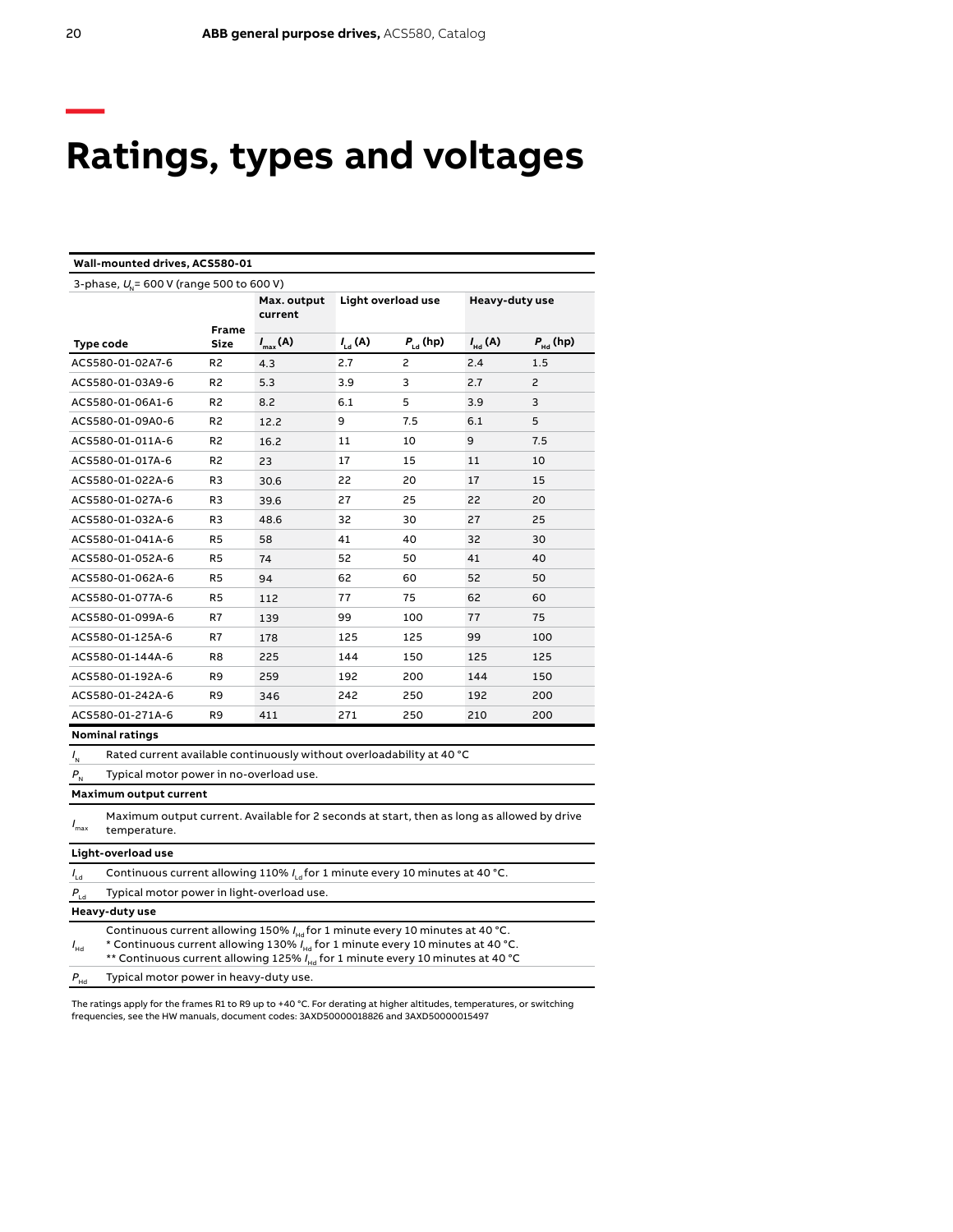### **Control panel options**

#### —

**—**

01 Assistant control panel is included as standard.

— 02 Optional Bluetooth panel. USB connection as standard. —

03 By using the CDPI-01 panel adapter, the assistant control panel is able to manage up to 32 drives.

### **Assistant control panel**

Set up the drive using the assistant control panel delivered as standard with all ACS580 drives. There is no need to know any drive parameters, as the control panel helps to set up the essential settings quickly and get the drive into action.

- Drive setup with the primary settings menu including embedded assistants
- Process monitoring with one glance at the control panel's editable home view showing you the status of the drive and process
- Drive maintenance with the help function providing context-sensitive guidance and troubleshooting instructions
- Drive diagnostics under the diagnostics menu informing the user of the root cause.

#### **Bluetooth panel**

The optional Bluetooth panel enables connection with the Drivetune mobile app. The app is available for free on the Google Play and the Apple App store.

Some of the Drivetune features are: commissioning, troubleshooting, monitoring and controlling the drive. Drivetune also has full parameter access.



### **Control panel options**

**—**

Assistant control panel ACS-AP-S is included as standard in the delivery. ACS-AP-S (+J400) can be replaced by +J options below.

| Option code     | Description                                                                                                   | Type designation |
|-----------------|---------------------------------------------------------------------------------------------------------------|------------------|
| +1400           | Assistant control panel (+1400)<br>option automatically included)                                             | ACS-AP-S         |
| $+1425$         | Industrial Assistant control panel*                                                                           | ACS-AP-I         |
| +1429           | Control panel with Bluetooth<br>interface*                                                                    | ACS-AP-W         |
| $+1424$         | Blank control panel cover (no<br>control panel delivered)                                                     | CDUM-01          |
| 3AXD50000004419 | Panel bus adapter                                                                                             | CDPI-01          |
| 3AUA0000108878  | Control panel mounting platform<br>(flush mounted, requires also<br>panel bus adapter on the drive)           | DPMP-01          |
| 3AXD50000010763 | Door mounting kit for the panel,<br>surface mounted (for one drive,<br>contains both DPMP-02 and CDPI-<br>01) | DPMP-EXT         |

\* Also compatible with ACS880 drives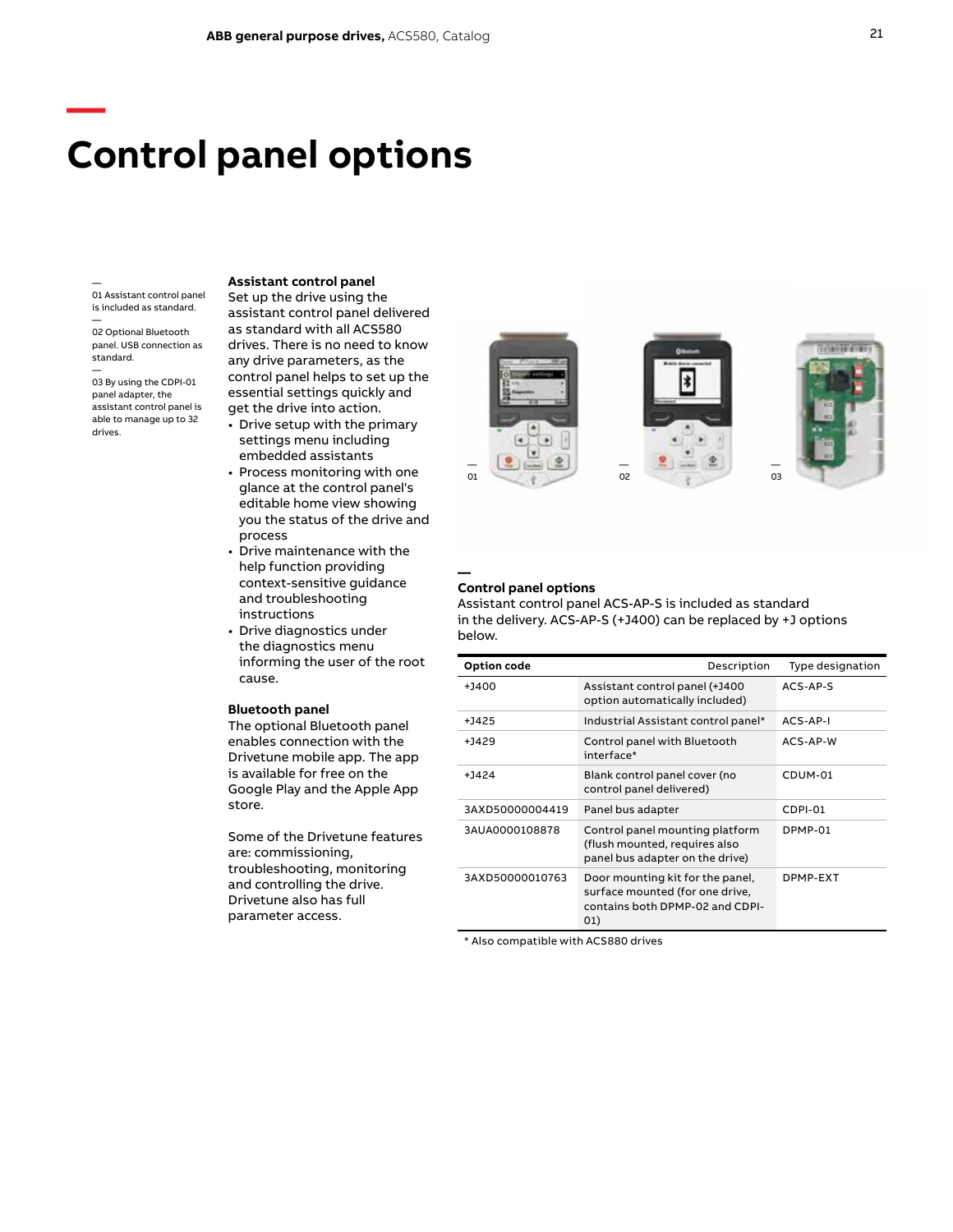### **Connectivity options**

— 07 ACS580 is compatible with many fieldbus protocols — 08 Input/output

extension modules

**Fieldbus adapter modules** The ACS580 general purpose drives are compatible with a wide range of fieldbus protocols. The drive comes with Modbus RTU fieldbus interface as standard. Fieldbus communication reduces wiring costs when compared to traditional hard-wired input/ output connections.



| Option code | <b>Fieldbus protocol</b>                          | Adapter |
|-------------|---------------------------------------------------|---------|
| $+$ K451    | DeviceNet™                                        | FDNA-01 |
| $+K454$     | PROFIBUS DP. DPV0/DPV1                            | FPBA-01 |
| $+$ K457    | CANopen <sup>®</sup>                              | FCAN-01 |
| +K458       | Modbus RTU                                        | FSCA-01 |
| +K462       | ControlNet                                        | FCNA-01 |
| +K469       | EtherCAT <sup>®</sup>                             | FECA-01 |
| +K470       | <b>POWERLINK</b>                                  | FEPL-02 |
| $+$ K473    | EtherNet/IP™, Modbus TCP,<br><b>PROFINET IO</b>   | FENA-11 |
| +K475       | Two port EtherNet/IP™.<br>Modbus TCP, PROFINET IO | FENA-21 |
|             |                                                   |         |

### **Input/output extension modules**

Standard input and output can be extended by using optional analog and digital input/output extension modules. The modules are easily installed in the extension slots located on the drive.



#### **I/O options**

| Option code | Description                                                | <b>Type designation</b> |
|-------------|------------------------------------------------------------|-------------------------|
| $+L500$     | Bipolar Analog IO Extension                                | CBAI-01                 |
| $+1501$     | External 24 V AC and DC<br>$2 \times$ RO and $1 \times$ DO | CMOD-01                 |
| $+L523$     | External 24 V and isolated<br><b>PTC</b> interface         | CMOD-02                 |
| $+L512$     | 115/230 V digital input<br>$6 \times$ DI and $2 \times$ RO | CHDI-01                 |
| $+L537$     | ATEX certified PTC interface<br>and external 24V           | CPTC-02                 |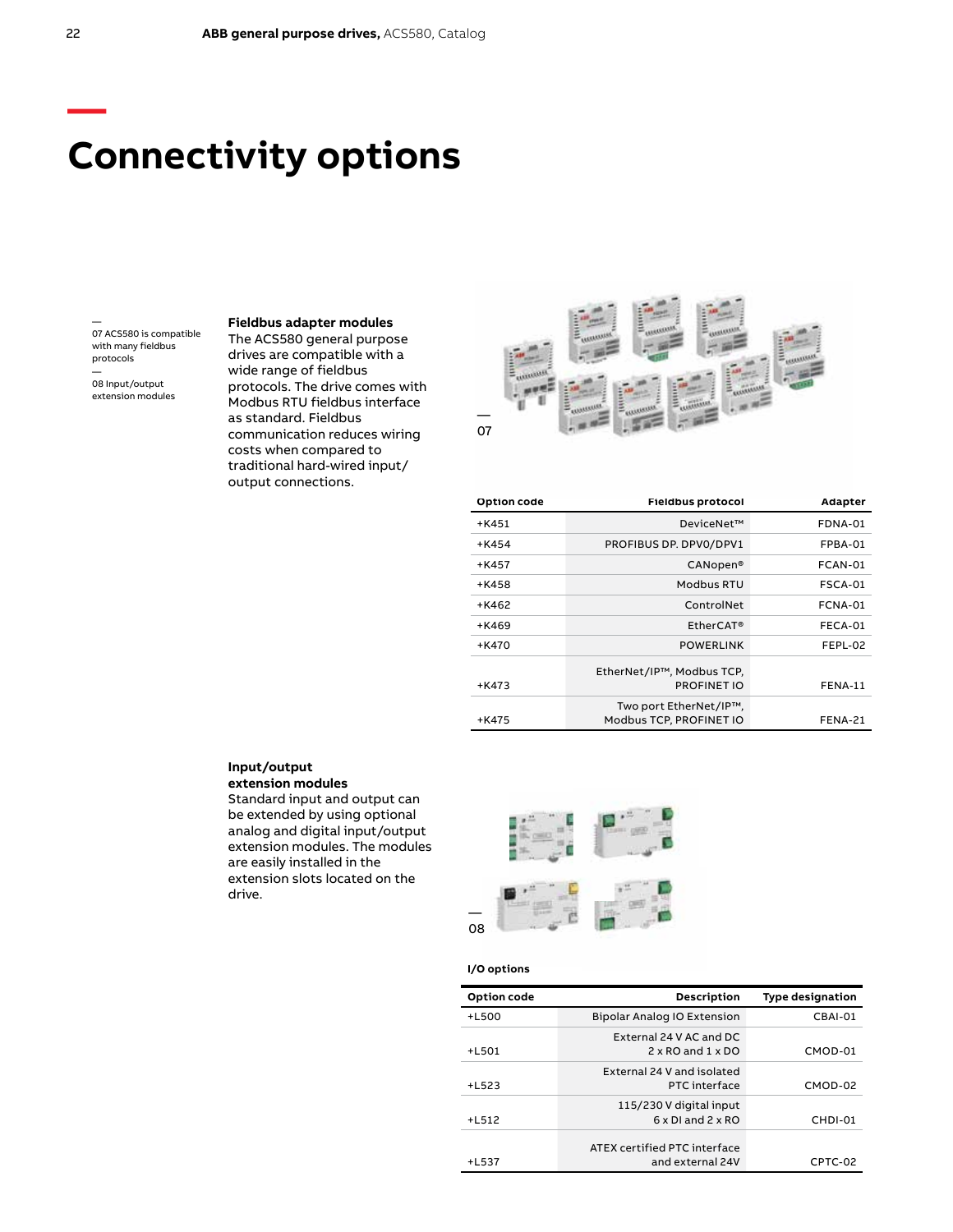### **Additional options**

04 Cold configuration adapter CCA-01

**—**

— 05 Remote monitoring tool NETA-21

— 06 Drive composer PC tool

**Safe configuration for unpowered drives**

The CCA-01 cold configuration adapter provides a serial communication interface for unpowered ACS580 drives. With the adapter, safety isolation of both serial communication and control board power supply is possible. The power supply is taken from a PC USB port.

### **Remote monitoring access worldwide**

The NETA-21 remote monitoring tool gives easy access to the drive via the Internet or local Ethernet network. NETA-21 comes with a built-in web server. Compatible with standard web browsers, it ensures easy access to a web-based user interface. Through the web interface, the user can configure drive parameters, and monitor drive log data, load levels, runtime, energy consumption, I/O data and bearing temperatures of the motor connected to the drive.

#### **PC tools**

The Drive composer PC tool offers fast and harmonized setup, commissioning and monitoring for all-compatible drives. The free version of the tool provides start-up and maintenance capabilities and gathers all drive information, such as parameter loggers, faults, backups and lists, into a support diagnostics file. Drive composer pro provides additional features such as custom parameter windows, graphical control diagrams of the drive's configuration, and improved monitoring and diagnostics.



| Ordering code   | <b>Description</b>                       | <b>Type designation</b> |
|-----------------|------------------------------------------|-------------------------|
| 3AXD50000019865 | Cold configurator adapter,<br>packed kit | $CCA-01$                |

#### **Remote monitoring option**

| Ordering code  | <b>Description</b>             | <b>Type designation</b> |
|----------------|--------------------------------|-------------------------|
| 3AUA0000094517 | 2 x panel bus interface        | NETA-21                 |
|                | $2 \times 32$ = max, 64 drives |                         |
|                | 2 x Ethernet interface         |                         |
|                | SD memory card                 |                         |
|                | USB port for WLAN/3G           |                         |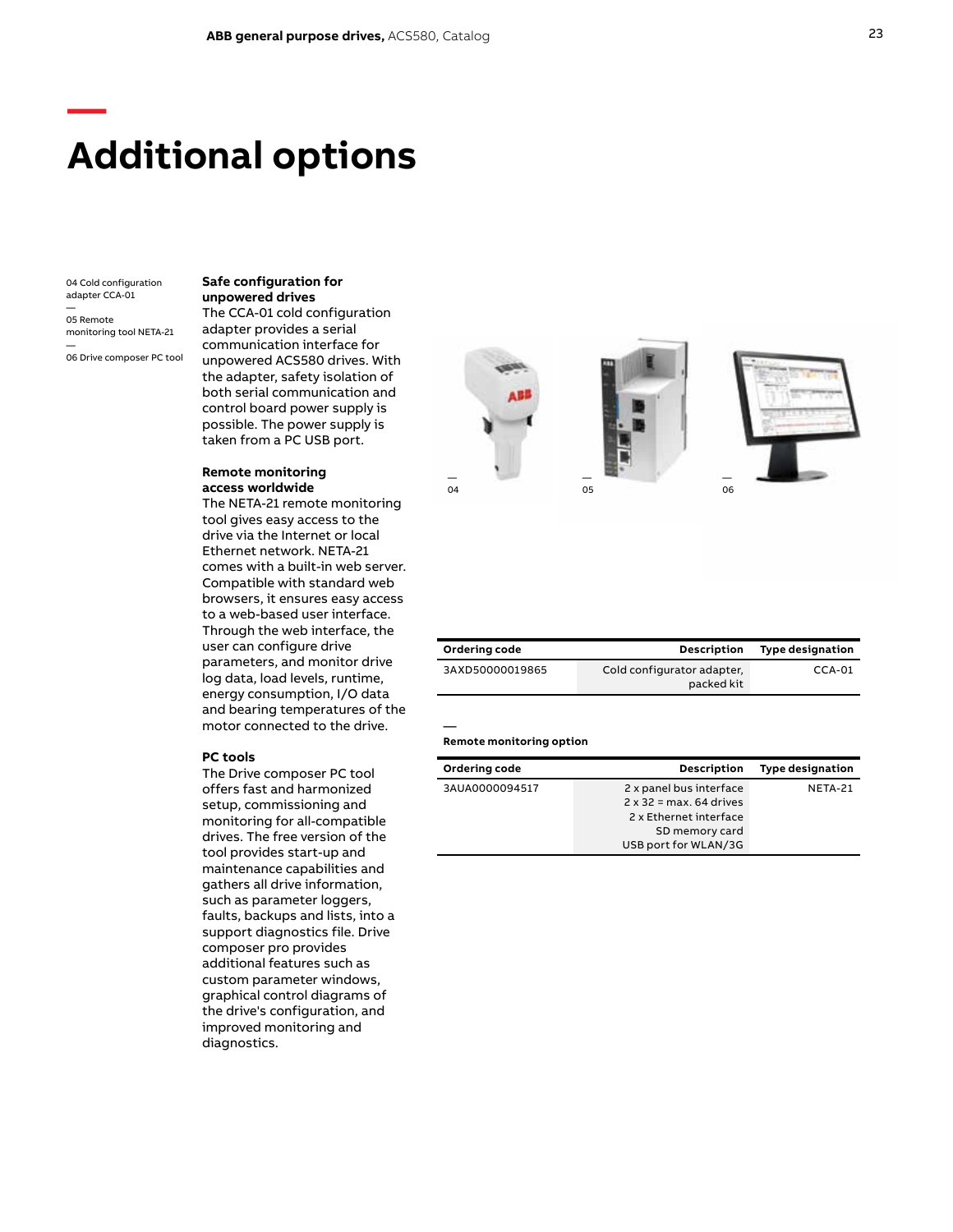### **EMC – electromagnetic compatibility**

Every ACS580 drive is equipped with a built-in filter to reduce high-frequency emissions. EMC product standard (EN 61800-3) category C2 is fulfilled in wallmounted drives.

### **EMC standards**

The EMC product standard (EN 61800-3) covers the specific EMC requirements stated for drives (tested with motor and motor cable) within the EU. EMC standards such as EN 55011 or EN 61000-6-3/4 are applicable to industrial and domestic equipment and systems, including the components inside the drive. Drive units complying with the requirements of EN 61800-3 are compliant with comparable categories in EN 55011 and EN 61000-6-3/4 but not necessarily vice versa. EN 55011 and EN 61000-6-3/4 do not specify cable length or require a motor to be connected as a load. The emission limits are comparable to EMC standards according to the table below.

#### **Domestic environments versus public low voltage networks**

The first environment includes domestic premises. It also includes establishments directly connected without an intermediate transformer to a low voltage power supply network that supplies buildings used for domestic purposes. The second environment includes all establishments directly connected to public low voltage power supply networks.

| <b>Comparison of EMC standards</b>                     |                                   |                                                                                                      |                                                                                  |                                                                                                                  |
|--------------------------------------------------------|-----------------------------------|------------------------------------------------------------------------------------------------------|----------------------------------------------------------------------------------|------------------------------------------------------------------------------------------------------------------|
| EMC according to EN 61800-3<br>product standard        | EN 61800-3<br>product<br>standard | EN 55011. product family<br>standard for industrial,<br>scientific<br>and medical (ISM)<br>equipment | <b>EN 61000-6-4, generic</b><br>emission standard for<br>industrial environments | EN 61000-6-3, generic<br>emission standard for<br>residential, commercial<br>and light-industrial<br>environment |
| 1 <sup>st</sup> environment, unrestricted distribution | Category C1                       | Group 1. Class B                                                                                     | Not applicable                                                                   | Applicable                                                                                                       |
| 1 <sup>st</sup> environment, restricted distribution   | Category C2                       | Group 1. Class A                                                                                     | Applicable                                                                       | Not applicable                                                                                                   |
| 2 <sup>nd</sup> environment, unrestricted distribution | Category C3                       | Group 2. Class A                                                                                     | Not applicable                                                                   | Not applicable                                                                                                   |
| 2 <sup>nd</sup> environment, restricted distribution   | Category C4                       | Not applicable                                                                                       | Not applicable                                                                   | Not applicable                                                                                                   |

| EMC compliance and maximum cable length of ACS580-01/07 units*                                                                                                                            |             |                       |                                                                                       |                                                                                         |                                                                                           |  |  |  |  |
|-------------------------------------------------------------------------------------------------------------------------------------------------------------------------------------------|-------------|-----------------------|---------------------------------------------------------------------------------------|-----------------------------------------------------------------------------------------|-------------------------------------------------------------------------------------------|--|--|--|--|
| Type                                                                                                                                                                                      | Voltage     | <b>Frame</b><br>sizes | 1 <sup>st</sup> environment, restricted<br>distribution, C2,<br>grounded network (TN) | 2 <sup>nd</sup> environment, unrestricted<br>distribution, C3,<br>grounded network (TN) | 2 <sup>nd</sup> environment, unrestricted<br>distribution, C3,<br>ungrounded network (IT) |  |  |  |  |
| ACS580-01                                                                                                                                                                                 | 380 - 480 V | R1 - R5               | Standard device.<br>cable length 100 m                                                | Standard device.<br>cable length 100 m                                                  |                                                                                           |  |  |  |  |
| ACS580-01                                                                                                                                                                                 | 380 - 480 V | R6 - R9               | Standard device.<br>cable length 150 m                                                | Standard device.<br>cable lenght 150 m                                                  |                                                                                           |  |  |  |  |
| * Motor cable operational functionality up to 300 m. See ACS580 hardware manuals<br>3AXD50000018826, 3AXD50000015497, 3AXD50000045815 and 3AXD50000032622 for frame specific information. |             |                       |                                                                                       |                                                                                         |                                                                                           |  |  |  |  |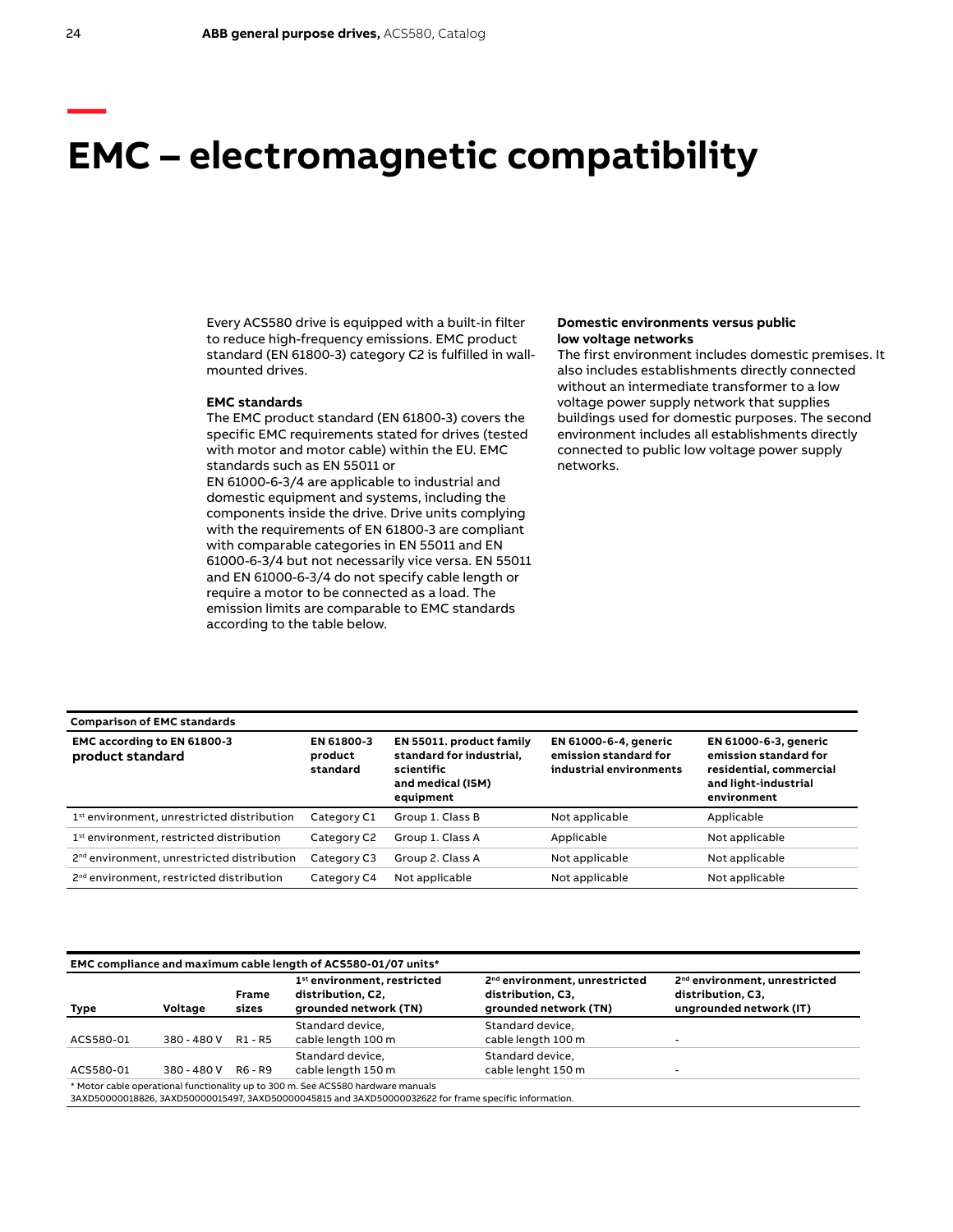# **Cooling and fuses**

**—**

**—**

### **Cooling**

ACS580 drives are fitted with variable-speed cooling air fans. The cooling air must be free from corrosive materials and not exceed the maximum ambient temperature of 40°C for frames R1 to R9 (50°C with derating). The speed-controlled fans cool the drive only when needed, which reduces overall noise level and energy consumption.

#### **Fuse connections**

Standard fuses can be used with ABB general purpose drives. For input fuses, see the table below.

### **Wall-mounted drives, ACS580-01**

| Cooling air flow and recommended input protection fuses for 200 to 240 V units |                |                                     |        |          |         |                       |                                              |                   |                            |                 |  |
|--------------------------------------------------------------------------------|----------------|-------------------------------------|--------|----------|---------|-----------------------|----------------------------------------------|-------------------|----------------------------|-----------------|--|
| <b>Type designation</b>                                                        | <b>Frame</b>   | Cooling Air Flow 200 to 240 V units |        |          |         |                       | <b>Reccomended UL Input Protection fuses</b> |                   |                            |                 |  |
|                                                                                | size           | Heat dissipation*                   |        | Air flow |         | Max.<br>noise level** | $I_{N}$                                      | Voltage<br>rating | <b>Bussmann</b><br>type*** | <b>UL</b> class |  |
|                                                                                |                | W                                   | BTU/Hr | m3/h     | ft3/min | <b>dBA</b>            | А                                            | ٧                 |                            |                 |  |
| ACS580-01-04A6-2                                                               | R1             | 45                                  | 155    | 43       | 25      | 59                    | 15                                           | 600               | KTK-R-15 or<br>JJS-15      | CC or T         |  |
| ACS580-01-06A6-2                                                               | R1             | 55                                  | 187    | 43       | 25      | 59                    | 15                                           | 600               | KTK-R-15 or<br>JJS-15      | CC or T         |  |
| ACS580-01-07A5-2                                                               | R1             | 66                                  | 224    | 43       | 25      | 59                    | 15                                           | 600               | KTK-R-15 or<br>JJS-15      | CC or T         |  |
| ACS580-01-10A6-2                                                               | R1             | 84                                  | 288    | 43       | 25      | 59                    | 15                                           | 600               | KTK-R-15 or<br>JJS-15      | CC or T         |  |
| ACS580-01-017A-2                                                               | R1             | 133                                 | 454    | 43       | 25      | 59                    | 30                                           | 600               | KTK-R-30 or<br>JJS-30      | CC or T         |  |
| ACS580-01-024A-2                                                               | R <sub>2</sub> | 174                                 | 593    | 101      | 59      | 64                    | 40                                           | 600               | JJS-40                     | T               |  |
| ACS580-01-031A-2                                                               | R <sub>2</sub> | 228                                 | 777    | 101      | 59      | 64                    | 40                                           | 600               | JJS-40                     | T.              |  |
| ACS580-01-046A-2                                                               | R <sub>3</sub> | 322                                 | 1100   | 179      | 105     | 76                    | 80                                           | 600               | JJS-80                     | T               |  |
| ACS580-01-059A-2                                                               | R <sub>3</sub> | 430                                 | 1469   | 179      | 105     | 76                    | 80                                           | 600               | JJS-80                     | т               |  |
| ACS580-01-075A-2                                                               | R4             | 525                                 | 1791   | 288      | 170     | 69                    | 100                                          | 600               | JJS-100                    | T               |  |
| ACS580-01-088A-2                                                               | R <sub>5</sub> | 619                                 | 2114   | 139      | 82      | 63                    | 150                                          | 600               | JJS-150                    | T               |  |
| ACS580-01-114A-2                                                               | R <sub>5</sub> | 835                                 | 2852   | 139      | 82      | 63                    | 150                                          | 600               | JJS-150                    | $\mathsf{T}$    |  |
| ACS580-01-143A-2                                                               | R <sub>6</sub> | 1035                                | 3535   | 435      | 256     | 67                    | 200                                          | 600               | JJS-200                    | Τ.              |  |
| ACS580-01-169A-2                                                               | R7             | 1251                                | 4272   | 450      | 265     | 67                    | 250                                          | 600               | JJS-250                    | T.              |  |
| ACS580-01-211A-2                                                               | R7             | 1521                                | 5194   | 450      | 265     | 67                    | 300                                          | 600               | JJS-300                    | T               |  |
| ACS580-01-273A-2                                                               | R <sub>8</sub> | 2061                                | 7039   | 550      | 324     | 65                    | 400                                          | 600               | JJS-400                    | T.              |  |

\* Heat dissapation value is a reference for cabinet thermal design

\*\* The maximum noise level is at full fan speed. When the drive is not operating at full load and at maximum ambient temperature the noise level is lower.

\*\*\*ABB does not require Bussmann brand fuses. Fuses which meet the appropriate UL class type, current rating, and are rated at 600V, 200 kA may be used.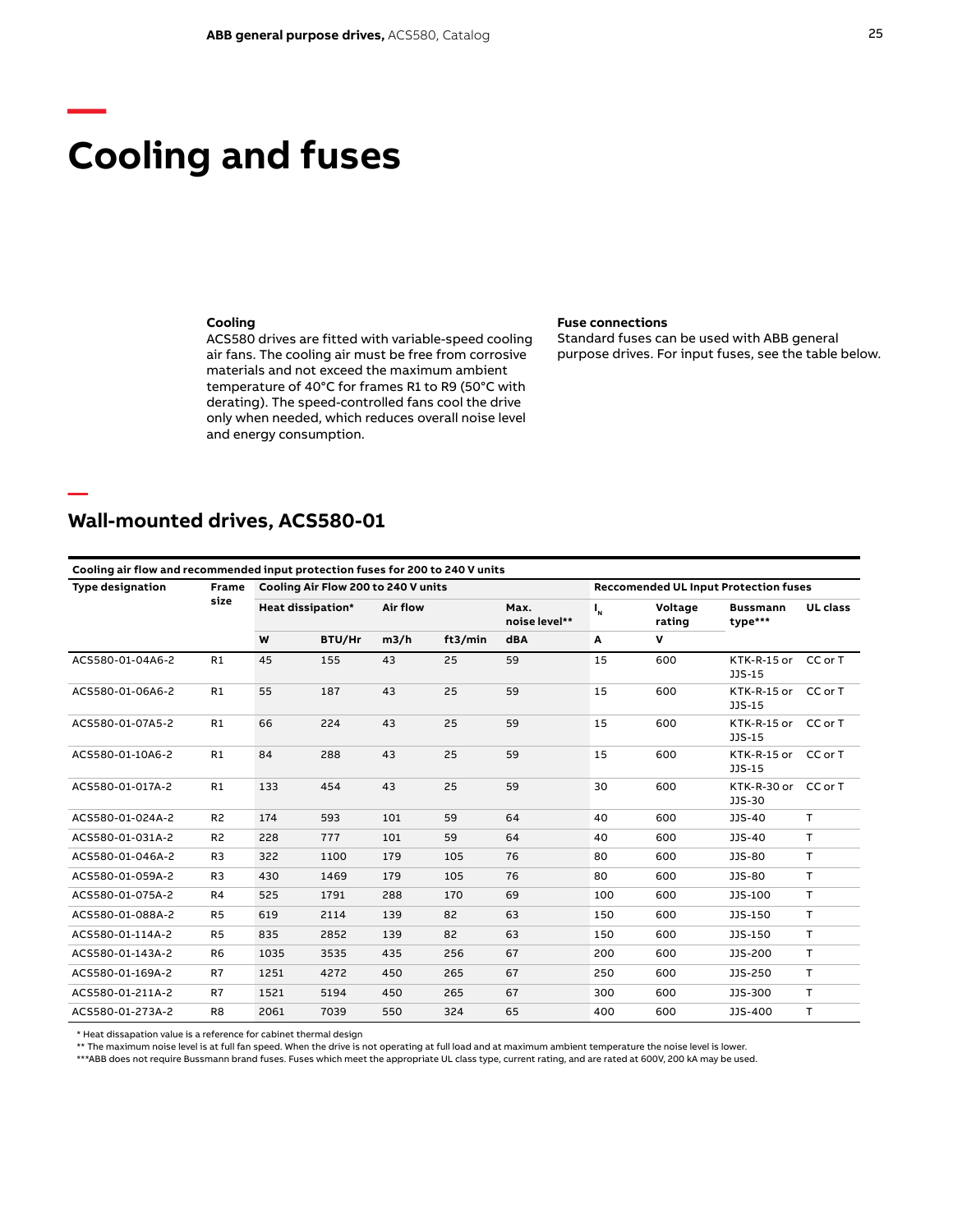# **Cooling and fuses**

| Cooling air flow and recommended input protection fuses for 380 to 480 V units |                |                   |                                    |          |                       |     |                  |                   |                                              |                 |
|--------------------------------------------------------------------------------|----------------|-------------------|------------------------------------|----------|-----------------------|-----|------------------|-------------------|----------------------------------------------|-----------------|
| <b>Type designation</b>                                                        | <b>Frame</b>   |                   | Cooling Air Flow 380 to 480V units |          |                       |     |                  |                   | <b>Reccomended UL Input Protection fuses</b> |                 |
|                                                                                | size           | Heat dissipation* |                                    | Air flow | Max.<br>noise level** |     | $\mathbf{I}_{N}$ | Voltage<br>rating | <b>Bussmann</b><br>type***                   | <b>UL</b> class |
|                                                                                |                | W                 | BTU/Hr                             | m3/h     | ft3/min               | dBA | А                | V                 |                                              |                 |
| ACS580-01-02A1-4                                                               | R1             | 45                | 155                                | 34       | 20                    | 55  | 15               | 600               | JJS-15                                       | T.              |
| ACS580-01-03A0-4                                                               | R1             | 55                | 187                                | 34       | 20                    | 55  | 15               | 600               | JJS-15                                       | T.              |
| ACS580-01-03A5-4                                                               | R1             | 66                | 224                                | 34       | 20                    | 55  | 15               | 600               | JJS-15                                       | Τ               |
| ACS580-01-04A8-4                                                               | R1             | 84                | 288                                | 34       | 20                    | 55  | 15               | 600               | JJS-15                                       | T.              |
| ACS580-01-06A0-4                                                               | R1             | 106               | 362                                | 50       | 29                    | 55  | 15               | 600               | JJS-15                                       | T.              |
| ACS580-01-07A6-4                                                               | R1             | 133               | 454                                | 50       | 29                    | 55  | 15               | 600               | JJS-15                                       | т               |
| ACS580-01-012A-4                                                               | R1             | 174               | 593                                | 50       | 29                    | 55  | 15               | 600               | JJS-15                                       | т               |
| ACS580-01-014A-4                                                               | R <sub>2</sub> | 228               | 777                                | 128      | 75                    | 66  | 30               | 600               | JJS-30                                       | т               |
| ACS580-01-023A-4                                                               | R <sub>2</sub> | 322               | 1100                               | 128      | 75                    | 66  | 30               | 600               | JJS-30                                       | T               |
| ACS580-01-027A-4                                                               | R <sub>3</sub> | 430               | 1469                               | 179      | 105                   | 70  | 40               | 600               | JJS-40                                       | T               |
| ACS580-01-034A-4                                                               | R3             | 525               | 1791                               | 179      | 105                   | 70  | 60               | 600               | JJS-60                                       | т               |
| ACS580-01-044A-4                                                               | R3             | 619               | 2114                               | 179      | 105                   | 70  | 60               | 600               | JJS-60                                       | T               |
| ACS580-01-052A-4                                                               | R4             | 835               | 2852                               | 134      | 79                    | 69  | 80               | 600               | JJS-80                                       | T               |
| ACS580-01-065A-4                                                               | R4             | 1024              | 3497                               | 134      | 79                    | 69  | 90               | 600               | JJS-90                                       | т               |
| ACS580-01-078A-4                                                               | R <sub>5</sub> | 1240              | 4235                               | 139      | 82                    | 63  | 110              | 600               | JJS-110                                      | $\mathsf T$     |
| ACS580-01-096A-4                                                               | R <sub>5</sub> | 1510              | 5157                               | 139      | 82                    | 63  | 150              | 600               | JJS-150                                      | T               |
| ACS580-01-124A-4                                                               | R <sub>6</sub> | 1476              | 5041                               | 435      | 256                   | 67  | 200              | 600               | JJS-200                                      | т               |
| ACS580-01-156A-4                                                               | R7             | 1976              | 6748                               | 450      | 265                   | 67  | 225              | 600               | JJS-225                                      | T               |
| ACS580-01-180A-4                                                               | R7             | 2346              | 8012                               | 450      | 265                   | 67  | 300              | 600               | JJS-300                                      | T               |
| ACS580-01-240A-4                                                               | R <sub>8</sub> | 3336              | 11393                              | 550      | 324                   | 65  | 350              | 600               | JJS-350                                      | T               |
| ACS580-01-260A-4                                                               | R8             | 3936              | 13422                              | 550      | 324                   | 65  | 400              | 600               | JJS-400                                      | T               |
| ACS580-01-302A-4                                                               | R <sub>8</sub> | 4836              | 16516                              | 1150     | 677                   | 68  | 500              | 600               | JJS-500                                      | т               |
| ACS580-01-361A-4                                                               | R <sub>9</sub> | 4836              | 16516                              | 1150     | 677                   | 68  | 500              | 600               | JJS-500                                      | $\mathsf T$     |
| ACS580-01-414A-4                                                               | R <sub>9</sub> | 6036              | 20614                              | 1150     | 677                   | 68  | 600              | 600               | JJS-600                                      | Τ               |

\* Heat dissapation value is a reference for cabinet thermal design

\*\* The maximum noise level is at full fan speed. When the drive is not operating at full load and at maximum ambient temperature the noise level is lower.

\*\*\*ABB does not require Bussmann brand fuses. Fuses which meet the appropriate UL class type, current rating, and are rated at 600V, 200 kA may be used.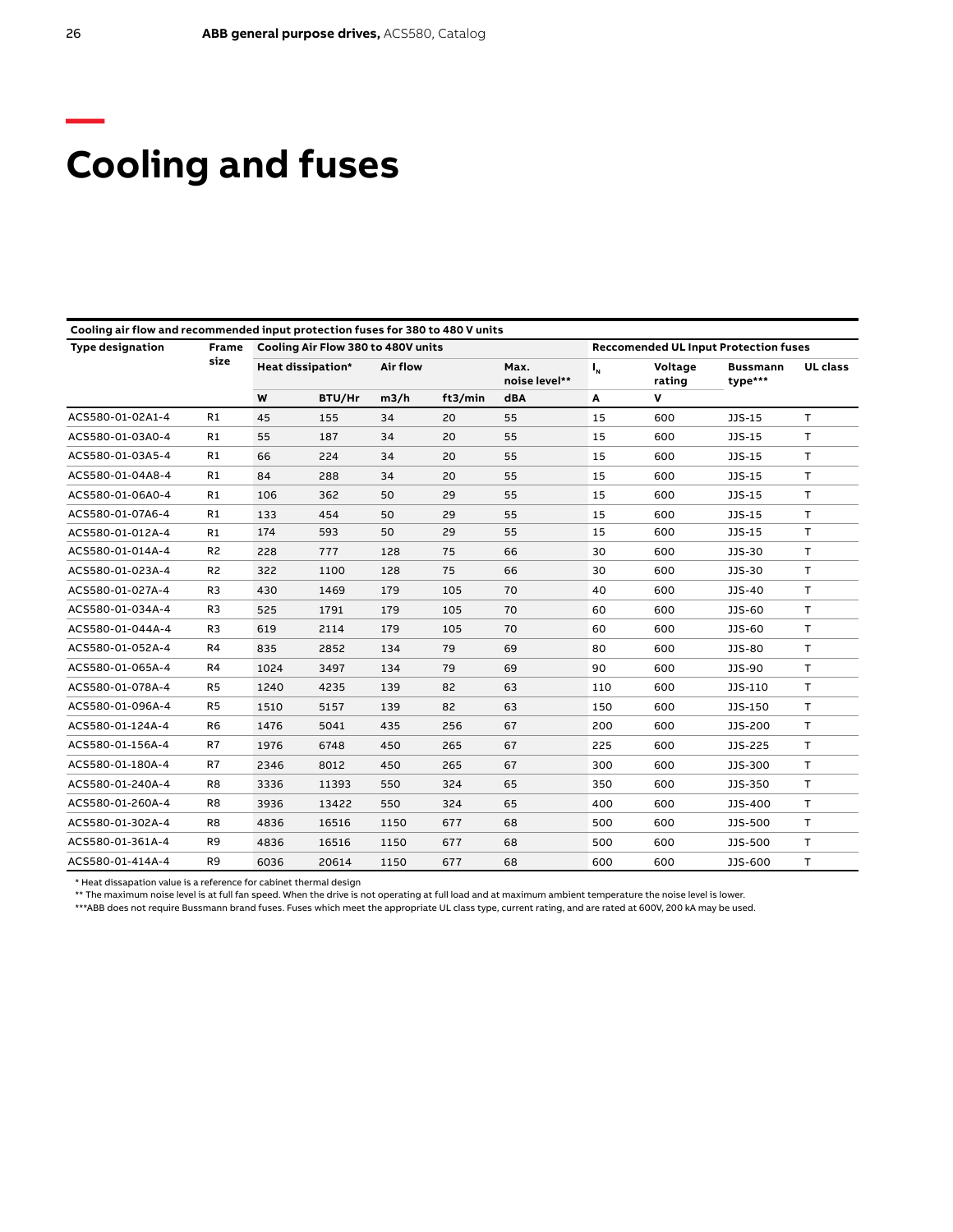## **Cooling and fuses**

**—**

| Cooling air flow and recommended input protection fuses for 575 to 600 V units |                |                                     |        |          |         |                       |                  |                   |                                              |                 |
|--------------------------------------------------------------------------------|----------------|-------------------------------------|--------|----------|---------|-----------------------|------------------|-------------------|----------------------------------------------|-----------------|
| <b>Type designation</b>                                                        | <b>Frame</b>   | Cooling Air Flow 575 to 600 V units |        |          |         |                       |                  |                   | <b>Reccomended UL Input Protection fuses</b> |                 |
|                                                                                | size           | Heat dissipation*                   |        | Air flow |         | Max.<br>noise level** | $\mathbf{I}_{N}$ | Voltage<br>rating | <b>Bussmann</b><br>type***                   | <b>UL</b> class |
|                                                                                |                | W                                   | BTU/Hr | m3/h     | ft3/min | dBA                   | Α                | v                 |                                              |                 |
| ACS580-01-02A7-6                                                               | R <sub>2</sub> | 66                                  | 224    | 101      | 59      | 64                    | 15               | 600               | <b>KTK-R-15</b><br>or JJS-15                 | T.              |
| ACS580-01-03A9-6                                                               | R <sub>2</sub> | 84                                  | 288    | 101      | 59      | 64                    | 15               | 600               | <b>KTK-R-15</b><br>or JJS-15                 | T.              |
| ACS580-01-06A1-6                                                               | R <sub>2</sub> | 133                                 | 454    | 101      | 59      | 64                    | 15               | 600               | <b>KTK-R-15</b><br>or JJS-15                 | $\mathsf{T}$    |
| ACS580-01-09A0-6                                                               | R <sub>2</sub> | 174                                 | 593    | 101      | 59      | 64                    | 15               | 600               | <b>KTK-R-15</b><br>or JJS-15                 | $\mathsf T$     |
| ACS580-01-011A-6                                                               | R <sub>2</sub> | 228                                 | 777    | 101      | 59      | 64                    | 15               | 600               | <b>KTK-R-15</b><br>or JJS-15                 | $\mathsf T$     |
| ACS580-01-017A-6                                                               | R <sub>2</sub> | 322                                 | 1100   | 101      | 59      | 64                    | 30               | 600               | <b>KTK-R-30</b><br>or JJS-30                 | T               |
| ACS580-01-022A-6                                                               | R <sub>3</sub> | 430                                 | 1469   | 179      | 105     | 75                    | 40               | 600               | JJS-40                                       | T.              |
| ACS580-01-027A-6                                                               | R <sub>3</sub> | 525                                 | 1791   | 179      | 105     | 75                    | 40               | 600               | JJS-40                                       | T               |
| ACS580-01-032A-6                                                               | R <sub>3</sub> | 619                                 | 2114   | 179      | 105     | 75                    | 40               | 600               | JJS-40                                       | T               |
| ACS580-01-041A-6                                                               | R <sub>5</sub> | 835                                 | 2852   | 1139     | 82      | 63                    | 100              | 600               | JJS-100                                      | T               |
| ACS580-01-052A-6                                                               | R <sub>5</sub> | 1024                                | 3497   | 139      | 82      | 63                    | 100              | 600               | JJS-101                                      | T.              |
| ACS580-01-062A-6                                                               | R <sub>5</sub> | 1240                                | 4235   | 139      | 82      | 63                    | 100              | 600               | JJS-102                                      | $\mathsf T$     |
| ACS580-01-077A-6                                                               | R <sub>5</sub> | 1510                                | 5157   | 139      | 82      | 63                    | 100              | 600               | JJS-103                                      | Τ               |
| ACS580-01-099A-6                                                               | R7             | 2061                                | 7039   | 450      | 265     | 67                    | 150              | 600               | JJS-150                                      | $\mathsf T$     |
| ACS580-01-125A-6                                                               | R7             | 2466                                | 8422   | 450      | 265     | 67                    | 200              | 600               | JJS-200                                      | $\mathsf T$     |
| ACS580-01-144A-6                                                               | R <sub>8</sub> | 3006                                | 10266  | 550      | 324     | 65                    | 250              | 600               | JJS-250                                      | T.              |
| ACS580-01-192A-6                                                               | R9             | 4086                                | 13954  | 1150     | 677     | 68                    | 300              | 600               | JJS-300                                      | T.              |
| ACS580-01-242A-6                                                               | R <sub>9</sub> | 4896                                | 16721  | 1150     | 677     | 68                    | 400              | 600               | JJS-400                                      | T               |
| ACS580-01-271A-6                                                               | R <sub>9</sub> | 4896                                | 16721  | 1150     | 677     | 68                    | 400              | 600               | JJS-400                                      | Τ               |

\* Heat dissapation value is a reference for cabinet thermal design

\*\* The maximum noise level is at full fan speed. When the drive is not operating at full load and at maximum ambient temperature the noise level is lower.<br>\*\*\*ABB does not require Bussmann brand fuses. Fuses which meet the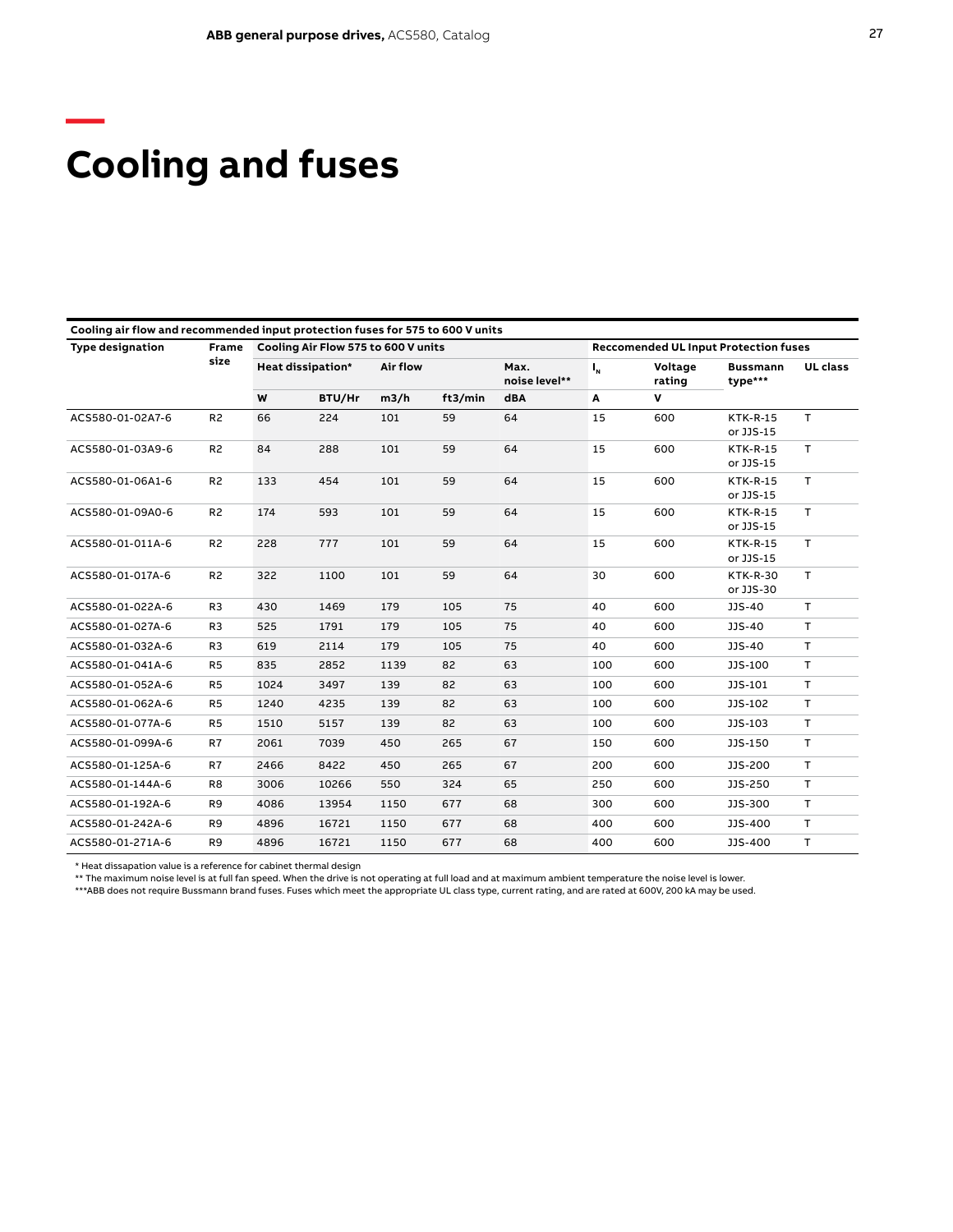## **— Save time, ease troubleshooting and improve drive performance with ABB smartphone apps**

### **Better connectivity and user experience with Drivetune**

Easy and fast access to product information and support



### **Manage your drives and the process lines and machines they control**





Easy access to cloud-based drive and process information from anywhere via an online connection



Simplified user guidance with instant access to drive status and configuration

Start up, commission and tune your drive

and application



Performance optimization via drive troubleshooting features and fast support

### **Access information anywhere**

Download the apps using the QR codes below or directly from the app stores

:6







**Drivetune** for commissioning and managing drives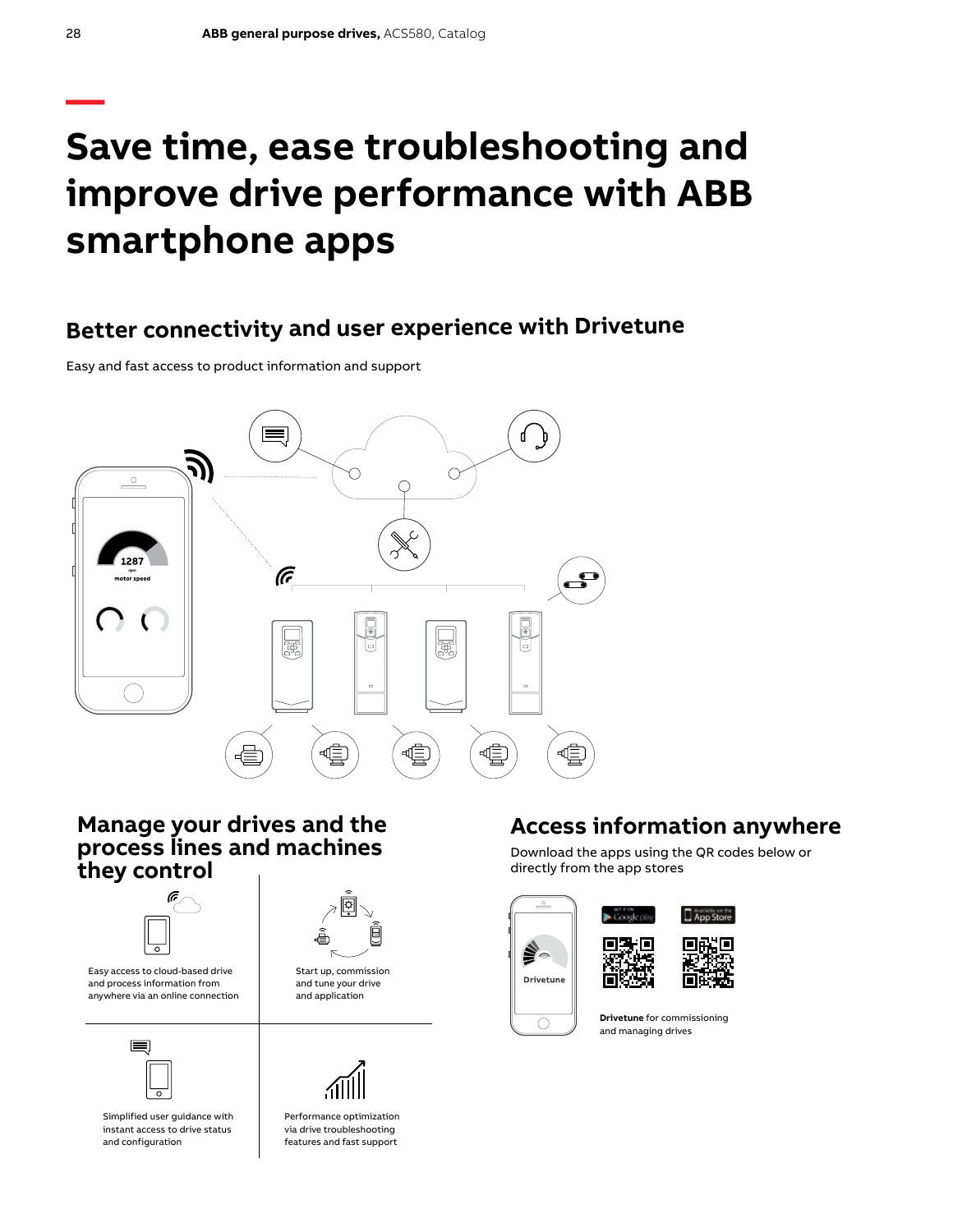# **Drive Services** Your choice, your future

#### **The future of your drives depends on the service you choose.**

Whatever you choose, it should be a well-informed decision. No guesswork. We have the expertise and experience to help you find and implement the right service for your drive equipment. You can start by asking yourself these two critical questions:

- Why should my drive be serviced?
- What would my optimal service options be?

From here, you have our guidance and full support along the course you take, throughout the entire lifetime of your drives.

#### **Your choice, your business efficiency**

ABB Drive Care agreement lets you focus on your core business. A selection of predefined service options matching your needs provides optimal, more reliable performance, extended drive lifetime and improved cost control. So you can reduce the risk of unplanned downtime and find it easier to budget for maintenance.

We can help you more by knowing where you are! Register your drive at www.abb.com/drivereg for extended warranty options and other benefits.

### **Service to match your needs**

Your service needs depend on your operation, life cycle of your equipment and business priorities. We have identified our customers' four most common needs and defined service options to satisfy them. What is your choice to keep your drives at peak performance?



**—**

### **Operational efficiency**

### **Example services include:**

- Drive Care Agreement
- Commissioning
- Spare Parts
- Preventive Maintenance
- Drive Exchange



**Rapid** 

### **response**

### **Example services include:**

- Technical Support
- Drive Exchange
- On-Site Repair
- Spare Parts
- Training



### **Life cycle management**

### **Example services include:**

- Preventive Maintenance
- Hardware Upgrades
- Control Upgrades
- Retrofits



### **Performance improvement**

### **Example services include:**

- Drive Care Agreement
- Training
- Preventive Maintenance
- Hardware Upgrades
- Control Upgrades
- Retrofits • Workshop Repair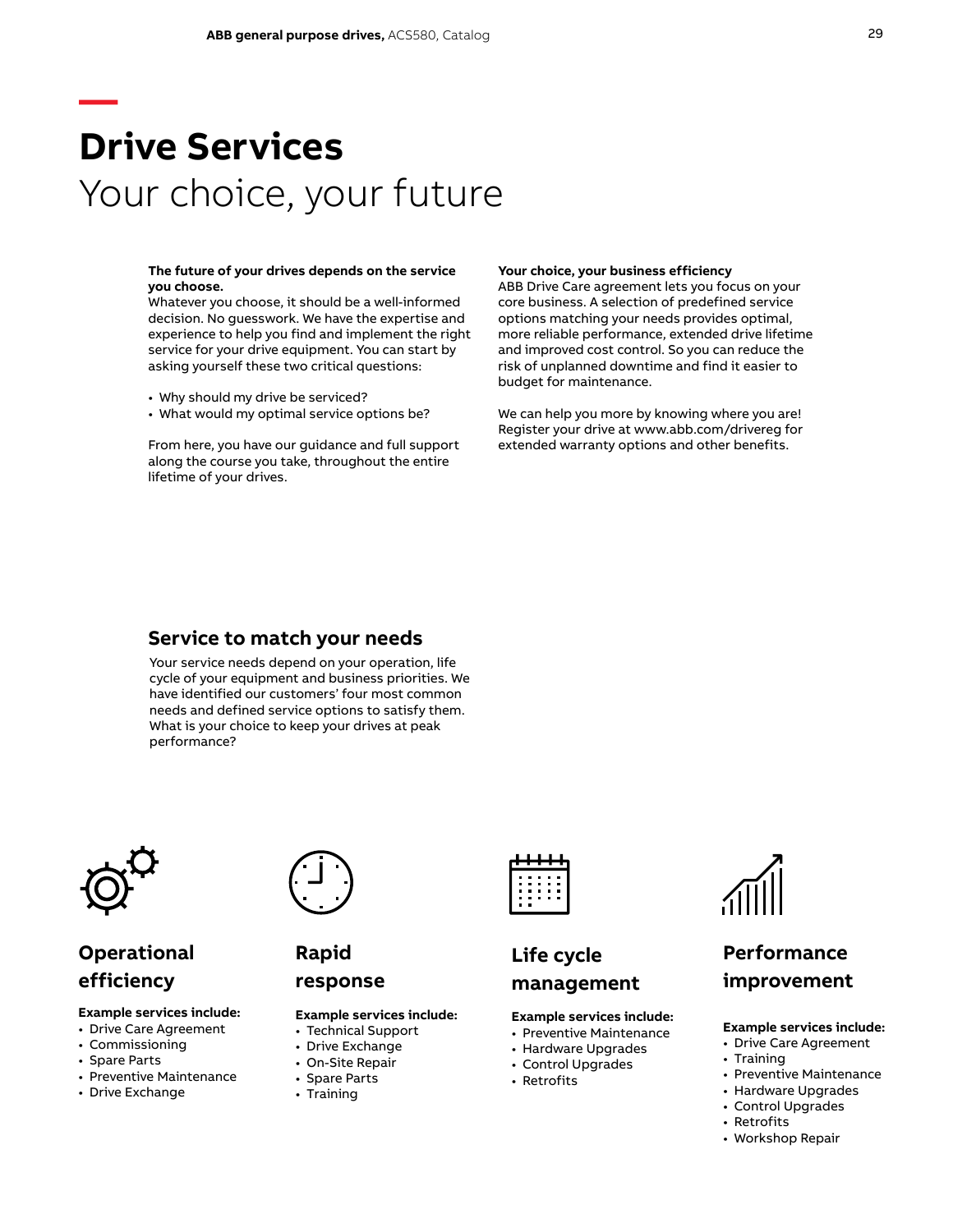# **A lifetime of peak performance**

You're in control of every life cycle phase of your drives. At the heart of drive services is a fourphase product life cycle management model. This model defines the services recommended and available throughout drives lifespan.

Now it's easy for you to see the exact service and maintenance available for your drives.



—

### **Keeping you informed**

We notify you every step of the way using life cycle status statements and announcements.

Your benefit is clear information about your drives' status and precise services available. It helps you plan the preferred service actions ahead of time and make sure that continuous support is always available.

### Step 1

### **Life Cycle Status Announcement**

Provides early information about the upcoming life cycle phase change and how it affects the availability of services.

### Step 2

### **Life Cycle Status Statement**

Provides information about the drive's current life cycle status, availability of product and services, life cycle plan and recommended actions.